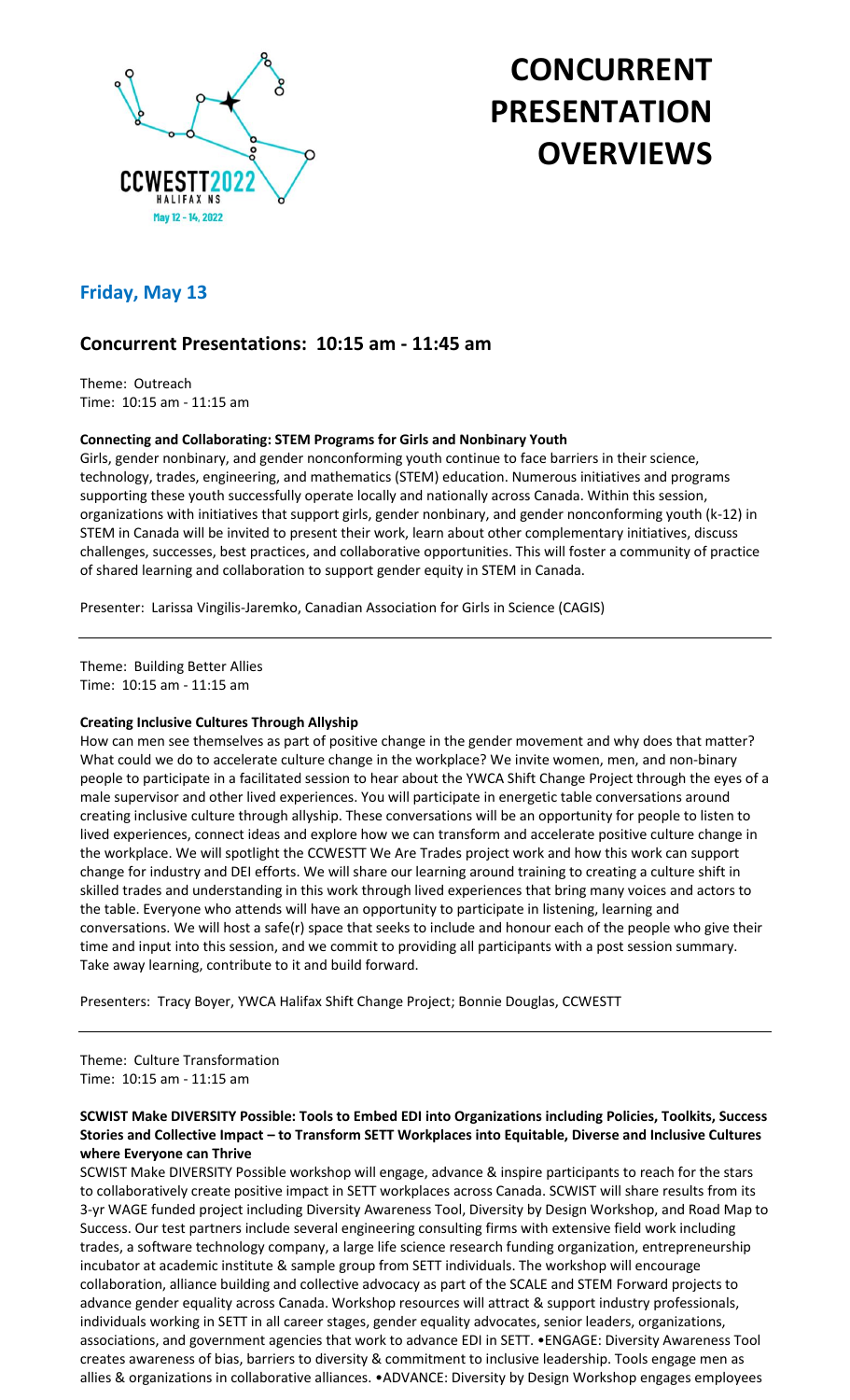and leaders to develop solutions, create inclusive cultures & advance women in leadership with the support of allies, mentors & sponsors. •INSPIRE: Success stories from SETT test partners. Lessons from global EDI partners. Create a Road Map to Success to elevate everyone to drive change. We will share resources, policies, toolkits, organizational results and examples of collective impact – to transform SETT workplaces into equitable, diverse and inclusive cultures where everyone can thrive.

Presenter: Cheryl Kristiansen, SCWIST; Anja Lanz, SCWIST

Theme: Intersectionality Time: 10:15 am - 11:15 am

### **BIPOC in STEM spaces - How do we Build a More Inclusive Space for Us?**

WISEST (Women in Scholarship, Engineering, Science and Technology), exists to advance diversity while empowering women in STEM fields. WISEST achieves this vision by promoting the participation of underrepresented groups which includes young women, gender-diverse folks, 2SLGBTQ+, rural, Black, Indigenous and students of colour. Do you identify as being racialized or are you a newcomer or recent immigrant to Canada? Join us in this session where 2-3 BIPOC STEM professionals will talk about their perspectives and lived experiences as it relates to pursuing a career in STEM. We strongly encourage participants to join in on the conversation to add their perspectives and lived experiences as well. In an effort to better understand the needs and barriers racialized, newcomer/immigrant communities have, experiences shared will be used to inform an upcoming project designed to help female newcomers to Canada see STEM as a viable career path. If you identify as a racialized individual, newcomer or immigrant to Canada we invite you to share your voice as part of this conversational focus group. The panel is meant to be a free-flowing session, however, there will be a moderator to help facilitate the discussion if needed.

Presenter: Helen Yip, WISEST

Theme: Recruitment/Retention Time: 10:15 am - 11:15 am

### **Reflections on the Experiences, Challenges, and Successes of the L'Oréal Laureates: What More Needs to be Done?**

As the L'Oréal For Women in Science program initiates the process of selection for its 20th edition, it is important to reflect and celebrate the success of the previous laureates and discuss their challenges and the strategies that they have taken to further their careers in science. Where are they now? How did the fellowships help them to be recruited and retained as scientists? L'Oréal For Women in Science fellows are great mentors for young women coming into science. Through their reflections and experience, this session will examine what has been done and what else can be done to continue supporting women in science. L'Oréal Canada and the Canadian Commission for UNESCO will also present their side of the story as supporters and sponsors of women in science. The brief presentations of the panel will be followed by a question period during which participants may also suggest ideas and strategies to remove the barriers for equity, diversity, and inclusion in science.

Presenters: Virginie Hotte-Dupuis, L'Oréal Canada; Eleanor Haine, Canadian Commission for UNESCO; Liette Vasseur, Brock University

Theme: Outreach Time: 11:15 am - 11:45 am

### **Seeing the Stars? Lessons from a Grant Application to Digitize the Archives of Women Astronomers in Canada**

In 2021, Ingenium Library and Archives submitted a grant application in collaboration with Queen's University Archives and University of Toronto Archives and Records Management Services to fund a project to digitize the archives of women astronomers in Canada, or, at least those archives that were already in our holdings. The grant program's aim is to 'digitize hidden collections' and women are listed as one of the groups that could have hidden histories. Four of the program's core values are: public knowledge (disseminating digitized collections as a public good); broad representation (representing communities that are currently underrepresented in digital collections); authentic partnerships (meaningful engagement with underserved communities); and, community-centered access (digital inclusion, but according to the ethical priorities of a community). Through the grant-writing process, collaborators had to answer questions like: what makes digitized archives a public good and a means to ensure broad representation in not only the historical record, but also in STEM fields today? How would these digitized archives be of service to women in STEM? It begged a very basic question, do women in STEM form a community? Ingenium's Women in STEM initiative celebrates and normalizes women in STEM. It reaches communities through strategic programming and events, a fellowship, and tools such as a poster series, timeline, video series, and teacher resources. This presentation will examine how we connected the dots (or not) between our Women in STEM programming and our aim to make our archives more accessible through digitization.

Presenters: Adele Torrance, Ingenium - Canada's Museums of Science and Innovation; Sandra Corbeil, Ingenium - Canada's Museums of Science and Innovation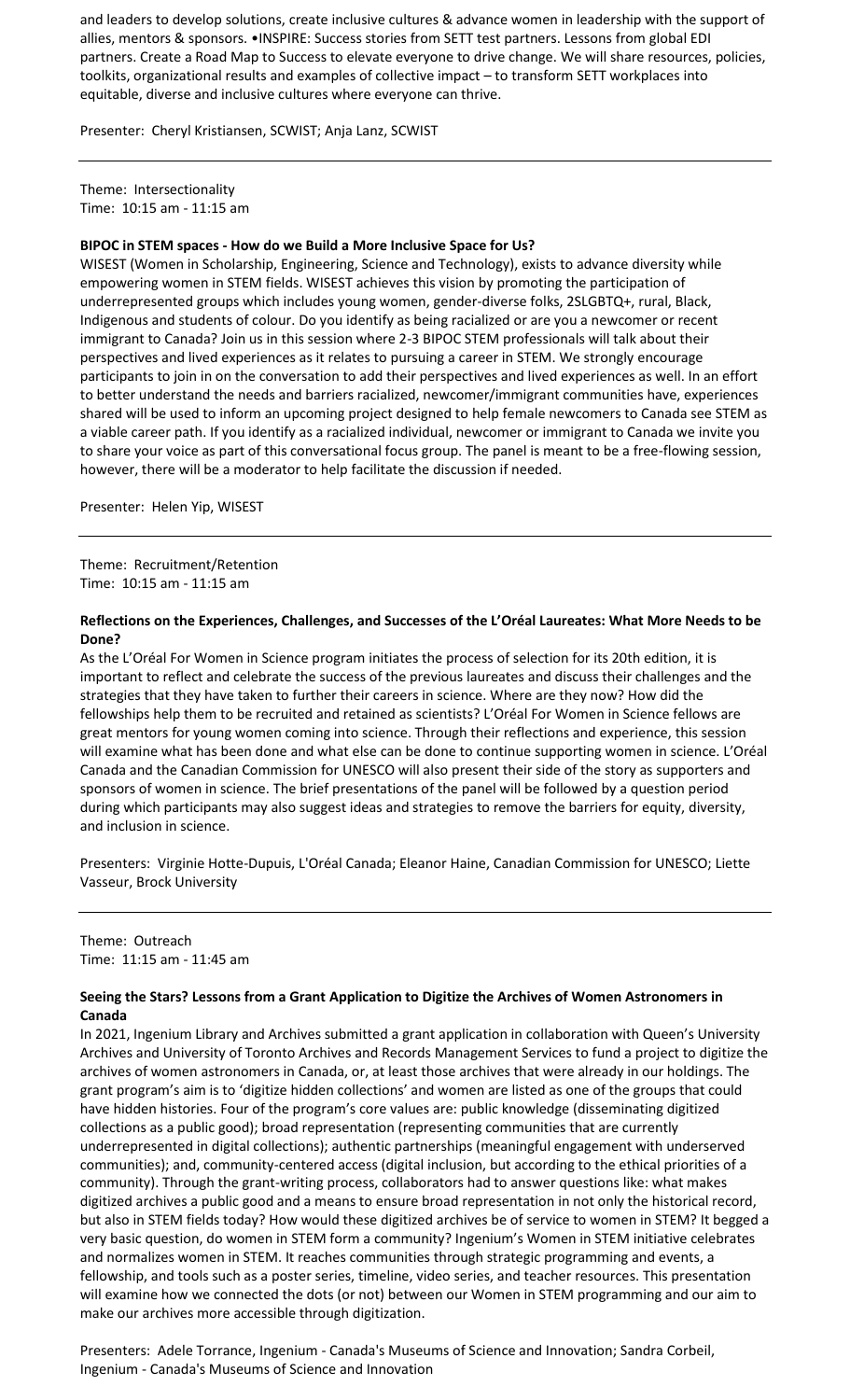Theme: Building Better Allies Time: 11:15 am - 11:45 am

### **Gender Partnership: Sponsorship as the Ticket to Gender Equity**

Gender equity is not a zero-sum game. In fact, the Institute for Gender Partnership reports that organizations committed to gender equity achieve 22% higher productivity, 47% return on equity and 39% increase in customer satisfaction. In a scenario where men and women have the ability to contribute equally, we have the opportunity to add \$28 trillion to the annual GDP. Effective gender partnership is a \$28 trillion dollar business decision.

Beyond the business case, gender partnership is a moral decision. It is the 'right thing to do'. To truly close the gender gap we need to engage in an organizational culture mindset shift and that requires participation of everyone – regardless of gender identification or career level. This cultural mindset shift cannot happen overnight, nor can it happen through one-off training sessions. Real change happens through a series of nudges - building awareness, knowledge, desire and, ultimately, real action. In this session participants will learn what it takes to move from awareness to action – what it means to be an active gender ally in the workplace, the first steps to engage in meaningful gender partnership and how sponsorship is 'the ticket' to gender equity.

Presenter: Lesley Parrott-Galgay, Genesis

Theme: Culture Transformation Time: 11:15 am - 11:45 am

### **We Are Paying Attention Now – Culture Matters!**

In a world of civil & racial unrest, certain critical events transpired during the Covid 19 Pandemic that has caused our generation to take a deeper look at Equality, Diversity, and Inclusion (EDI). In addition to protestors marching in the streets, businesses have reportedly spent billions of dollars improving racial relations among workers. Some may argue that this year is one of the most socially and culturally woke moments in history. And if this is the case, leaders must seize this moment in their areas of influence to inspire others to grow and evolve. In fairness, most leaders believe that there is more work to do in this arena. Consequently, the conversation on leading diverse populations is not new, but today, it is a conversation that the world is ready to join. This presentation will recap the impact of various political and racial events and how the world has responded. The sessions will then provide global leaders with key strategies to aid them in taking advantage of the present change management and DEI opportunities most organizations face.

Presenter: Roxanne Kemp, Cultural Intelligence Center

Theme: Intersectionality Time: 11:15 am - 11:45 am

### **Equitable Scholarship - Lessons Learned from AWSN's New Scholarship Program for Alberta STEM Students**

Traditionally the AWSN Scholarship program offered one \$3000 scholarship with a focus on underrepresented populations in STEM, specifically the attrition-prone third and fourth year of an undergraduate program. With the support of TC Energy, this Scholarship program was expanded to ten \$3000 scholarships and offered AWSN a chance to better define the word underrepresented. Through the guidance of a GBA+, the updated program design used an intersectional lens - defined as an interconnected analytical framework for understanding how the social and political identities of an individual intersect to create different types of systemic oppression and discrimination and lived experiences. As individuals, each of us has identifying factors that make us who we are and influences how we experience our day-to-day life. The spaces we inhabit can also (re)produce cultures that are unwelcoming and restrictive. The GBA+ lens was also used as part of a qualitative and quantitative analysis on all data collected to inform and support the AWSN Scholarship team to refine the application and adjudication process - such as identifying award distribution gaps, what community groups are being missed for scholarship application announcements, and to assist the adjudicators as they work together to combat unconscious bias and stereotyping through the evaluation process. AWSN's intentions were to design a scholarship program that would support dedicated and engaged STEM students with leadership potential who may otherwise be overlooked. This presentation will discuss the design of the program, lessons learned from the pilot year, and the plans for the scholarship going forward.

Presenter: Alicia Bjarnason, CCWESTT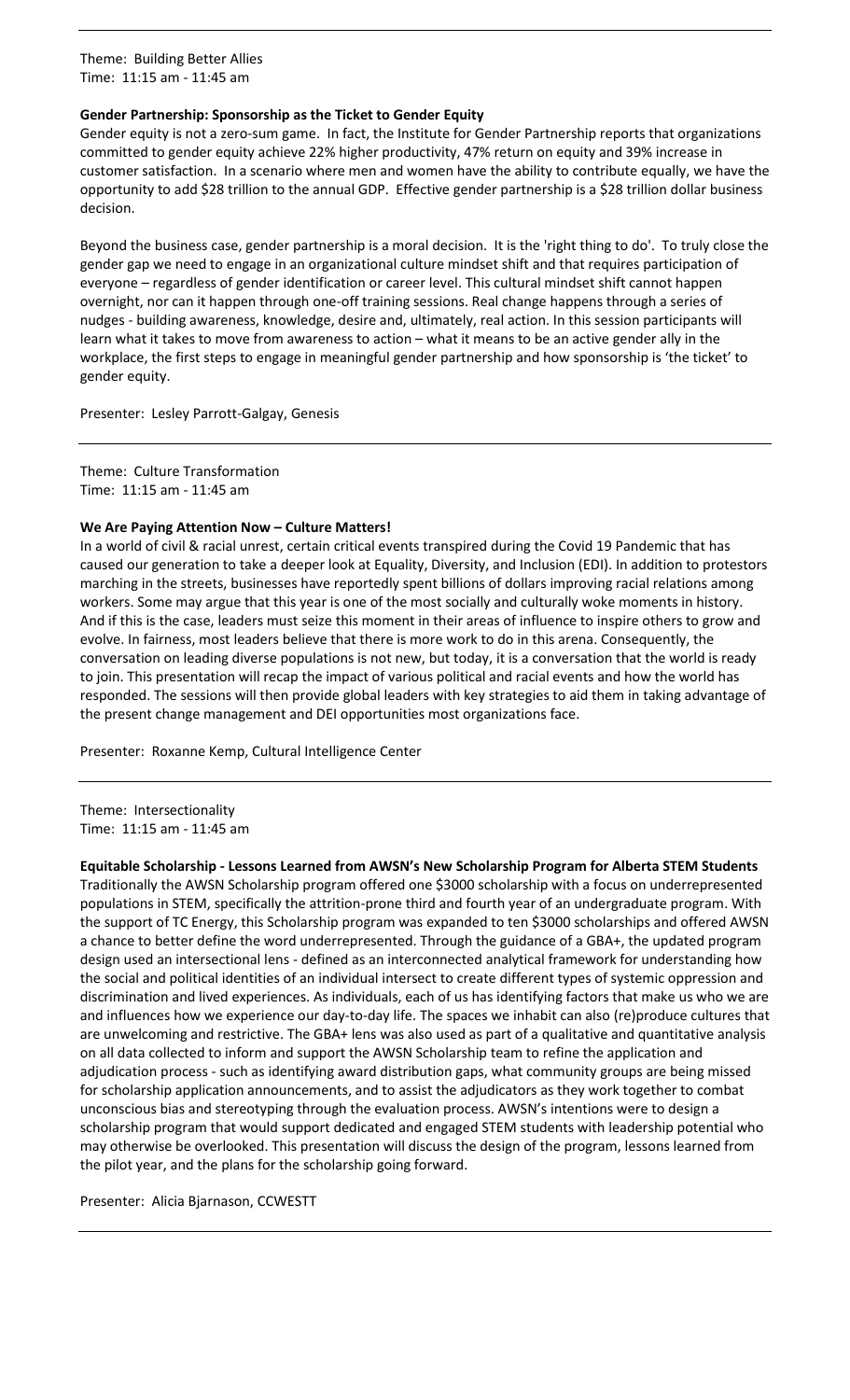Theme: Recruitment/Retention Time: 11:15 am - 11:45 am

### **Collaborating for Greater Gender Diversity in University Engineering Programs**

Since 2011, Engineers Canada has set a national target of 30% women newly admitted to provincial orders by 2030. Engineers Canada's 30 by 30 initiative shows the need to take concrete action in our universities. Indeed, the focus on increasing the number of women in engineering mainly concerns Canadian universities that are mandated with graduating more women students in these fields. To this end, the Chair for Women in Science and Engineering in Quebec has developed a project to identify recruitment, retention and academic support practices for women students in engineering faculties, schools and departments in Quebec. In this proposed presentation, we will present the report Collaborating for Greater Gender Diversity in University Engineering Programs as a result of this project. This report is a tool that universities can use to devise an action plan. It is divided into three parts. The first presents the design of the inventory, the practices collected and the key findings. The second features a discussion of the measures proposed in the inventory, supported by a literature review, and gives examples of promising or proven practices in Western countries. The third part concludes with 14 recommendations for the university community in order to effectively guide efforts to improve women's representation in engineering. Although the project was conducted for the engineering field at the university level, it could be transposed to science programs and college programs in science and engineering. Moreover, this report sets forth findings and information that could inspire the field of science.

Presenters: Joëlle Pelletier-Nolet, NSERC Chair for Women in Sciences and Engineering (Quebec Region); Eve Langelier, NSERC Chair for Women in Sciences and Engineering (Quebec Region); Jade Brodeur, NSERC Chair for Women in Sciences and Engineering (Quebec Region); Vincent Belletête, Université de Sherbrooke; Nolwenn Crozet, Université Lavel

### **Concurrent Presentations: 1:45 pm - 3:15 pm**

Theme: Outreach Time: 1:45 pm - 2:30 pm

**Island WISE in Cape Breton: Developing an Innovative Board Game to Encourage Girls to Pursue STEM Fields** Island WISE hosts a variety of outreach events that engage young women across Cape Breton Island. Our events provide hands-on experience in Science, Technology, Engineering, and Math (STEM) through fun, purposeful, and engaging activities. We strive to include rural and indigenous communities in all our events. It is a fact that women have historically been underrepresented in STEM fields. They are less likely to choose careers in STEM, more likely to drop out of STEM programs, and less likely to advance in STEM careers. It is known that girls' interest in STEM peaks in middle school, but then drops off in high school. Coincidentally, middle school is the most vulnerable time for confidence building in both genders, but especially girls. To tackle these challenges, we developed an innovative board game called "STEMs" to target this age group. The game takes a multi-faceted approach to introduce players to what it is like to pursue a career in STEM fields. It teaches players about successes and setbacks along the way to becoming a professional scientist, and how grit and determination can help them advance despite the challenges that might be encountered. Players will also learn about scientists who overcame significant barriers during their pursuit of science. And players' abilities to overcome challenges will be put to the test with What Would You Do (WWYD) scenarios. The board is designed as a tree, and players travel from the bottom of the tree through the branches that symbolize "STEMs" along their career paths.

Presenters: Katherine Jones, Cape Breton University; Stephanie MacQuarrie, Cape Breton University;

Theme: Building Better Allies Time: 1:45 pm - 2:30 pm

### **We are all Mentors: A Panel Discussion with Women Across the Many Professional Stages of Water Engineering from Early Master's and PhD Studies to Postdoctoral Fellows and Alumni**

As the gender gap in water engineering begins to narrow in younger employees (< 45-year-olds), there remains a significant imbalance at higher levels of leadership, leaving younger women to navigate their early career stages with an abundance of these male-dominated manger/management relationships. In response, members of the Centre for Water Resources Studies (CWRS) research team will offer an all-woman panel discussion with participants representing multiple stages across the training and professional development trajectory, including early master's students, PhD students, post-doctoral fellows, research associates, and alumni who have gone on to careers in the water industry. The panel discussion will include both planned questions to highlight participants' experiences with leadership development, associated feelings of insecurity and success, involvement in community engagement, and any obstacles – both internal and external – that they have encountered in their journeys. Additional time will be available for an open question and answer period with the audience. Given the relative lack of women leaders to look to for guidance, the panel discussion will focus on approaches, solutions, and the role of peer-mentorship to find professional success in this male-dominated industry.

Presenters: Wendy Krkosek, Halifax Water; Kalli Hood, Dalhousie University; Meghan Swanburg, Acadia Univerisity; Crystal Sweeney, Dalhousie University; Sarah Jane Payne, Queen's University; Jennie Rand, Acadia University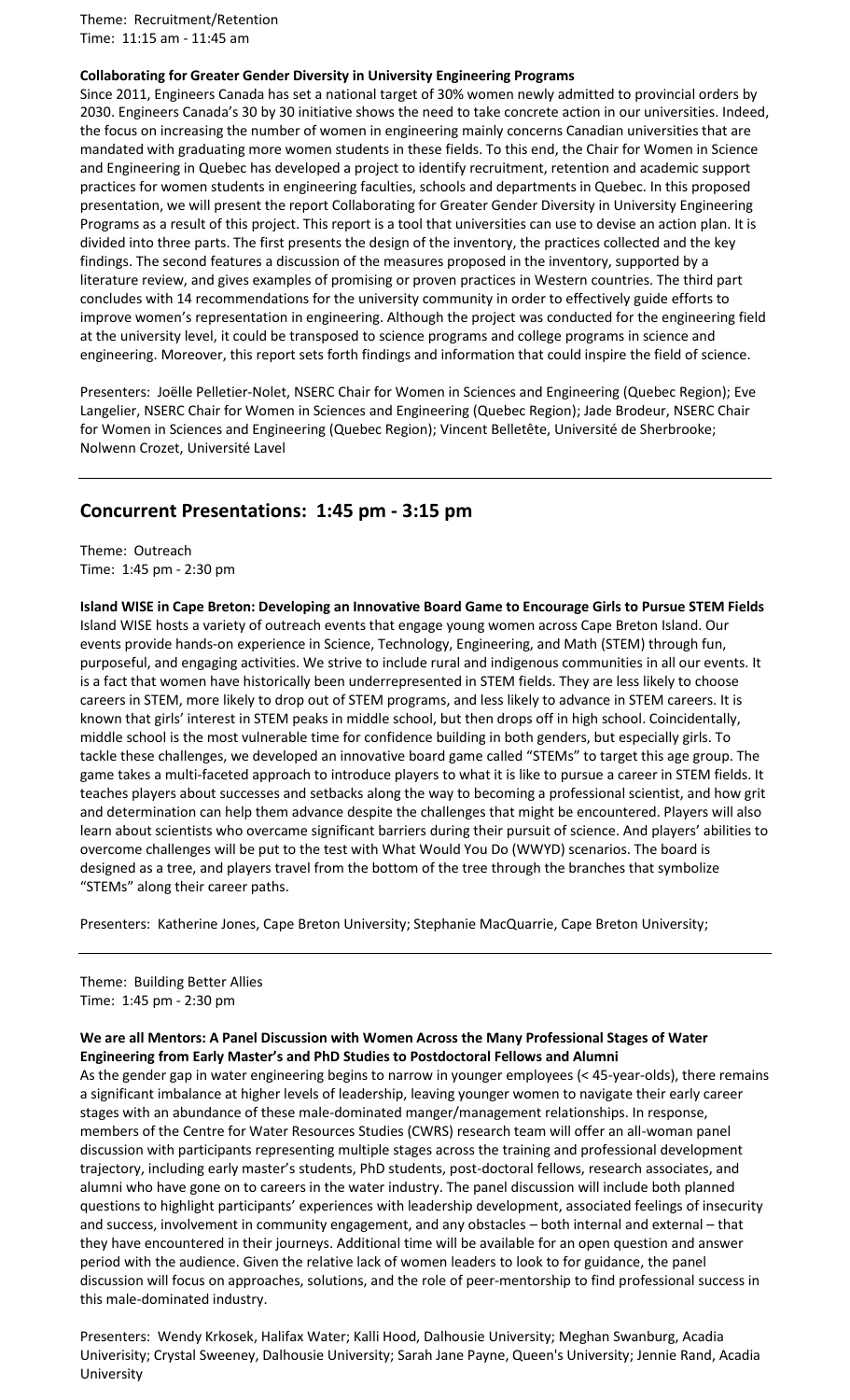### **FEMINEN - Employees Standing Up for Inclusion and Driving Change Through Storytelling, Mentorship, and Intersectionality**

Founded in 2012 the Enbridge FEMINEN Employee Resource Group (ERG) supports females and their allies in science, technology, engineering, and math (STEM) careers by facilitating opportunities for members to network, develop and learn from each other. Key members of the FEMINEN leadership team will share some of our challenges and triumphs in the growth and evolution of this ERG across multiple chapters in North America. We will highlight many of our successful programs including our Inclusive Storytelling Platform where employees bravely shared their authentic experiences in front of large audiences and had courageous conversations with senior leadership as we Stand Up for Inclusion. You will also hear about our Engineering Futures Program and how mentoring Indigenous youth has increased cultural awareness, sparked interest in STEM and increased graduation rates. FEMINEN is leading cultural transformation in diversity and inclusion as we break down barriers, celebrate our differences, and embrace allyship. Join us to hear more about our rewarding journey.

Presenters: Kevin Tsang, Enbridge; Edie Bates, Enbridge; Lia Squires, Enbridge; Tina Uribe, Enbridge

Theme: Other Time: 1:45 pm - 2:30 pm

### **Digital Science Communication: Background, Barriers and Battleplan**

WISEST (Women in Scholarship, Engineering, Science and Technology), exists to advance diversity while empowering women in STEM fields. WISEST achieves this vision by promoting the participation of underrepresented groups which includes young women, gender-diverse folks, 2SLGBTQIA+, rural, Black, Indigenous and students of colour. An emerging issue is the lack of diversity in Digital Science Communication (DSC). In this session, we will provide background as to why this is an emerging barrier, tackle some of the challenges faced when embracing this way of communicating and give strategies to improve your own digital science presence such as how to start putting together a personal brand. This session aims to engage young professionals who are just beginning their journey in the STEM fields through to seasoned professionals who are looking to find new and innovative ways to increase visible diversity in STEM through social media. This presentation will be delivered as an interactive workshop where participants will get to work with each other on the personal branding exercises.

Presenters: Helen Yip, WISEST

Theme: Recruitment/Retention Time: 1:45 pm - 2:30 pm

### **WinSETT – Who are We? Where We've Been and Where We're Going – Help us Shape our Future in Support of Women and Employers in SETT**

WinSETT was launched at the CCWESTT Conference in 2010 to develop leadership programming that would enable and encourage early- and mid-career women to enter, grow, stay and lead at all levels in SETT workplaces. Over the last decade, we've built in-person and online leadership programs for women and through our project work with researchers and employers, initiated efforts to influence SETT workplace culture to be more respectful and inclusive. This action-oriented mission is what drives us. We strive for a world where women participate fully in science, engineering, trades and technology. At CCWESTT in 2020, WinSETT had planned a session to celebrate our 10-year anniversary and hoped to engage attendees in a vision of our next 10 years. In this fun interactive session, Marg Latham, Chair of WinSETT along with Sarah Watts-Rynard, Vice Chair and Edna Dach will present the past, present and future of the WinSETT. Come along and discover information about the WinSETT Centre and the work that has been accomplished to date including the most recent project with WAGE, Reducing Systemic Barriers in Science, Engineering, Trades and Technology to Advance More Women In SETT. During the session participants will break into groups to discuss future opportunities for WinSETT. They will also have the opportunity to see a never-before-seen video of our founder, Dr. Margaret-Ann Armour. We will draw on the collective expertise of CCWESTT attendees to help us chart a path for the next decade and understand where we can build continued impact for women in SETT.

Presenters: Marg Latham, WinSETT Centre; Sarah Watts-Rynard, WinSETT Centre; Edna Dach, WinSETT Centre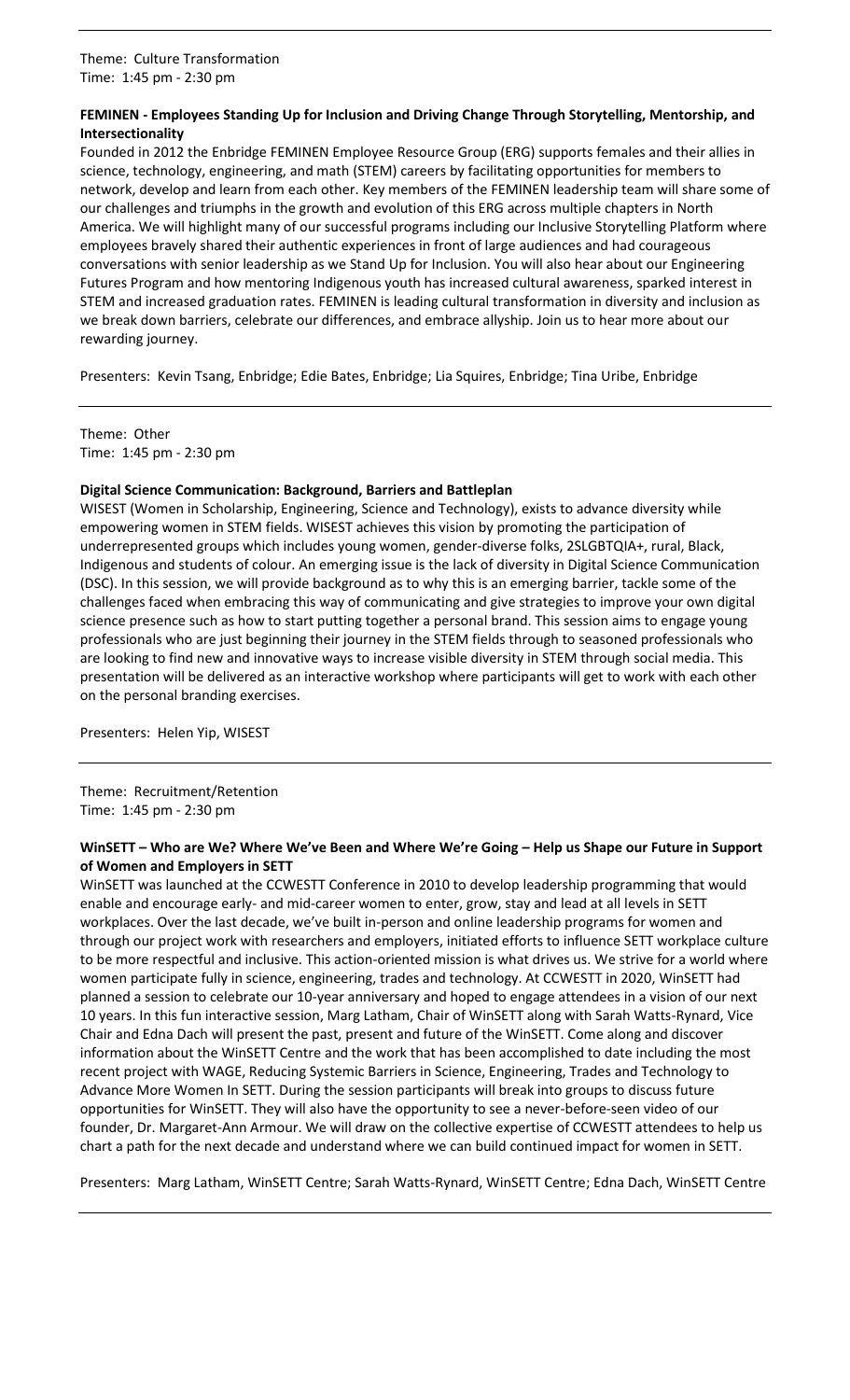Theme: Building Better Allies Time: 2:30 pm - 3:00 pm

### **Allies Through Mentorship**

One of the most important ways of advancing and retaining women and underrepresented groups in STEM careers is building robust social and professional networks. Mentorship programs with the goal of increasing chances for networking, creating a culture of inclusiveness and establishing role models within the field are the foundation to advancing women and underrepresented groups. Since 2015, Women in Science, Engineering and Research (WiSER), and University of Alberta Women in Science and Engineering (UA-WiSE) have successfully developed and implemented a mentorship program to support women and underrepresented individuals in STEM. The mentorship program is uniquely designed with a trio structure consisting of one undergraduate student, one graduate student or early-career professional, and one experienced professional. This structure provides a sustainable system for individuals at various stages of their STEM careers to connect, share, and learn valuable insight from one another. To date, the program has helped 136 trios build lasting mentor-mentee relationships. The successes and challenges of this program will be discussed. This talk will also provide tips on mentorship best practices based on our experiences with past and present program participants.

Presenter: Noor Al-Zanoon, WiSER, University of Alberta

Theme: Outreach Time: 2:30 pm - 3:00 pm

### **New Boots - How our Provincial Network Combines Outreach with Recruitment to Hopefully Produce Retention!**

New Boots: Progressing Women in Trades is New Brunswick's provincial network and resource hub that aims to promote, support and mentor women in non-traditional skilled trades sectors such as: construction, maintenance, manufacturing, automotive, truck and transport and forestry. Our networks goal is to promote, support and mentor girls and women who choose a skilled trade career in NB.

Through the years we have changed our outreach activities to include children, teenagers and adults. If most of our work is geared to girls and women by our NB tradeswomen themselves, we now include boys in some of our outreach activities to normalize both gender in our sectors as there is no gender to a career! Come find out about pour provincial network and our outreach efforts.

Presenter: Hélène Savoie-Louis, MAP Strategic Workforce Services Inc.

Theme: Culture Transformation Time: 2:30 pm - 3:00 pm

#### **Building a Sexual Harassment Free Workplace for Women in Electricity**

According to the 2018 update of Canada's Center for Gender, Diversity and Inclusion Statistics, 60 percent of survey participants reported having experienced harassment in the workplace and 30 percent said they had experienced sexual harassment. As a male-dominated industry, women in electricity occupations across Canada are at higher risk to be sexually harassed in the workplace. EHRC, building on its strong relationships with employers across Canada, aims to foster a constructive dialogue and increase awareness about sexual harassment in the workplace. EHRC will do this through the development of an educational outreach program to inform employers about sexual harassment, including strategies to address and prevent it. The program will remind employers and employees of laws, responsibilities, and rights to actively to prevent sexual harassment and respond to complaints appropriately. The program will be supported by a set of educational tools fostering a respectful and harassment-free work environment. This session will speak to the project preliminary findings as well as the project itself and how conference participants may want to be involved. Learning Outcomes: 1.Gain familiarity with EHRC's Building a Sexual Harassment Free Workplace for Women in Electricity project, and how stakeholders can get involved 2.Understanding the critical components of an a physically and emotionally safe work environment built on trust, collaboration, healing, and recovery to support the wellbeing of employees by preventing practices and behaviours that may inadvertently re-traumatize 3.Evidence of how awareness and knowledge of sexual harassment in the electricity sector workplace prevents sexual harassment, shift mindsets, and shape attitudes

Presenter: Anita Gara, Electricity Human Resources Canada

Theme: Other Time: 2:30 pm - 3:00 pm

### **A Look at the Co-op Training Experience of Women Students in Science and Engineering**

In Canada, women represent nearly half of the labour force, but are underrepresented in the science and engineering fields (SE). Why? For many reasons: Studies suggest a powerful effect of gender and social stereotypes, sociocultural context, low exposure to women scientific role models as well as women's and men's representations of science and engineering and the associated careers. And what about co-op placements? How do they impact the career path of women in SE? In different aspects, co-op placements, which are offered in several universities, have a positive impact on students, women and men. However, few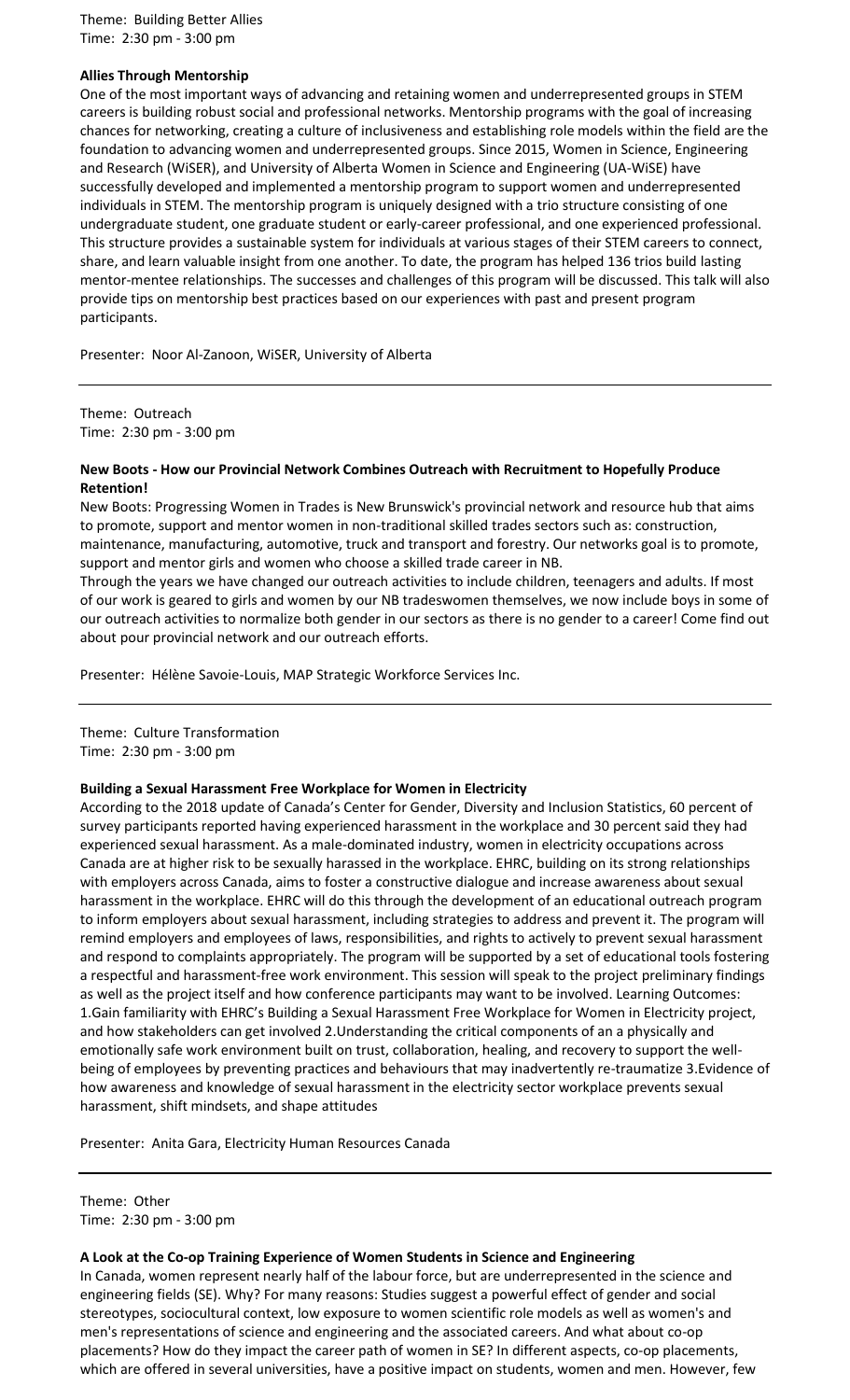researches have explored the experience of women students in co-op placements settings where they are underrepresented relatively to men. This is why the team of the Chair for Women in Science and Engineering in Quebec (CWSE) conducted a study, from 2018 to 2021, to understand the perception of the women students of their co-op experience. To do this, semi-structured individual interviews were conducted with 36 women students in SE (14 students in sciences and 22 students in engineering). What are the study results? For example, more than a quarter of the total women students interviewed (sciences and engineering) mentioned the development of new skills (31%) and the creation of a network of contacts (25%) as the main benefits of the co-op placements. Conversely, the main challenges identified by the women students interviewed were supervisors' interactions (53%) and technicians' or other workers' interactions (25%). In the proposed activity, we will present the full study results.

Presenters: Jade Brodeur, NSERC Chair for Women in Sciences and Engineering (Quebec Region); Eve Langelier, NSERC Chair for Women in Sciences and Engineering (Quebec Region); Joëlle Pelletier-Nolet, NSERC Chair for Women in Sciences and Engineering (Quebec Region); Vincent Belletête, Université de Sherbrooke; Nolwenn Crozet, Université Lavel

Theme: Recruitment/Retention Time: 2:30 pm - 3:00 pm

### **Exposure to Engineering: High School Participation in Outreach Programs, Role Models, and Recruitment Events and Likelihood of Engineering Program Graduation**

Girls and women are under represented in engineering. Researchers recommend building awareness and maintaining interest in STEM careers through more frequent exposure to STEM, including through relationships with role models, participation in outreach programs, and university and program information. However, limited research is available looking at the long term outcomes of this programming for students. We take an occupational fit perspective to look at whether exposure to engineering prior to entry, such as through outreach programs, leads individuals to better assess the fit between their values and interests and ultimately to complete their engineering degree. In this study, we surveyed students about their outreach program, role models, and recruitment event participation in high school and assessed whether they graduated or not 5 years later. Results suggested that there are differences among male and female students and also point to future research directions for understanding girls and women's attraction and retention in engineering.

Presenter: Nicole Wilson, University of Alberta

Theme: Outreach Time: 3:00 pm - 3:15 pm

### **Academic, Professional, and Personal Effects for Students Leading STEM Outreach**

The integrative STEM Team Advancing Networks of Diversity (iSTAND) program started in 2014, with the initial objective to engage youth in hands-on science activities. To undertake this program, post-secondary students were engaged as volunteers and staff in outreach activities. This study explores the academic, professional and personal career benefits of leading STEM outreach, from the perspective of undergraduate student leaders. Post-secondary staff from traditional and non-traditional STEM fields led programs and therefore we consider university students in STEM broadly from health to engineering, as well as gender and type of position (paid or volunteer) in this evaluation. Data were collected through an online survey completed by 30 former student STEM outreach leaders from the University of British Columbia. Survey data indicated that STEM outreach had a moderately strong impact on academic, professional and personal career development. Outcomes did not differ between genders and paid work was found to contribute to greater personal and professional impact. The positive influence of outreach on academic and professional decision making was higher in traditional STEM fields than STEM based health-science studies. Future studies are needed to fully understand how demographics and year of study might differentially inform career decision making within as well as between STEM fields to maximize university student leader involvement and create advances in the university-leaders academic and professional development. The outcomes of this research will further inform the relevant impacts of STEM outreach on university student leaders.

Presenters: Jennifer Jakobi, Westcoast Women in Engineering, Science and Technology (WWEST); Elizabeth Saville, UBC Okanagan; Sabre Cherkowskil, UBCO Okanagan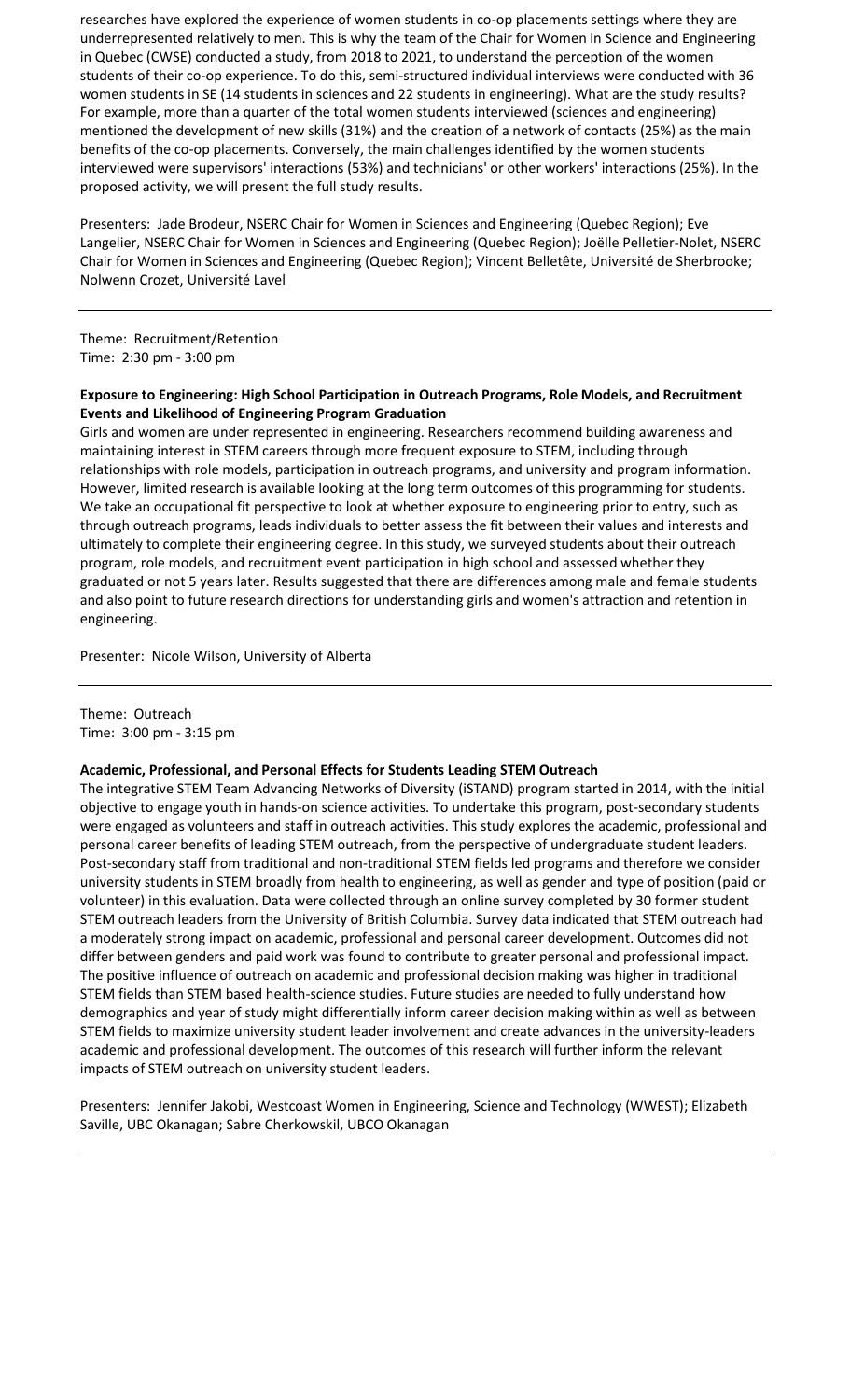Theme: Inclusive Leadership Time: 3:00 pm - 3:15 pm

### **Inclusive Leadership - Unlocking the Power of Diversity**

Women in Resource Development Corporation will offer a condensed session of our successful Inclusive Leadership training. Whether you are in a formal leadership role or not, this professional development workshop explores how we all can incorporate the principles of inclusive leadership into our work lives. Together we will unpack the concept of what it truly means to be inclusive, how to lead diverse teams effectively and why it matters. This workshop will help you reflect upon your own leadership style and understand the signature traits of inclusive leadership, specific inclusive behaviors and how to put them into practice.

Presenter: Tanya Hawco, Women in Resource Development Corporation

Theme: Culture Transformation Time: 3:00 pm - 3:15 pm

### **ReacHER**

EHRC is an industry leader in promoting and fostering change and growth across the sector. Over the last two years we have seen the COVID-19 pandemic drastically impact women's representation in an already maledominated sphere. Coined a she-cession, the pandemic has further highlighted and intensified the need to address the issues of systemic gender roles and imbalances that result in male-dominated spaces. We know that caregiving and the unpaid labour of family responsibilities fall primarily on women. This impacts their capacity to participate in the public sphere under its current conditions and employment expectations. We will be sharing learnings from our project ReacHER, a pilot program designed to support women and caregivers who are returning to the workforce after an extended time away from the labour force. We have designed a toolkit that consists of recommendations to both employers and their HR policies for how they can better adapt to the needs of individuals who take on primary caregiver roles, including how best to engage with those returning to work after a period of absence. The program has looked for ways to retain women who are trying to re-enter the workforce. With the great resignation on its way, we have developed tools for employers to better meet the needs of their employees; whether with continuous learning paths, development opportunities and networking, skills development, flexible work schedules, or childcare supports.

Presenters: Pamela Flynn, Electricity Human Resources Canada; Emily Griffiths, Electricity Human Resources Canada

Theme: Recruitment/Retention Time: 3:00 pm - 3:15 pm

#### **COVID-19 and it's Effect on our Tools - Stop the Leaky Pipeline**

Mentorship has long been found by research to be the best method for retention, when done correctly. Before the concept of 'bias' and ' " were terms used commonly in workplace trainings, social science research had found them integral to why minorities in male-dominated workplaces left in disproportionate numbers. While the concept of the workplace has continue to evolve- none so rapidly as by the catalyst of COVID-19. With more people working from home (large numbers of them identifying as women), and more social programming being cut for safety reasons- we are potentially hitting a new leak in the 'leaky pipeline'. This presentation will look at the research we have, as well as the stats coming out of COVID-19 to project new issues employers and alike may wish to keep aware of to avoid more women leaving WESTT fields.

Presenter: Lori Wareham, University of Saskatchewan/McInnes Cooper

Theme: Recruitment/Retention Time: 3:00 pm - 3:15 pm

### **She Persisted, or Did She? The Role of Belongingness and Utility Value in Women's Persistence in STEM**

The degree to which women expect, perceive, and are influenced by negative stereotypes pertaining to their abilities or interests acts as a barrier to entry and persistence in science, technology, engineering, and math (i.e., STEM) fields. In this presentation, we will review results from a multi-institutional study examining the impact of stereotype vulnerability on differing aspects of university students' commitment to their academic major (i.e., personal identity versus obligation and perceived costs) along with the potential mediating effects of belongingness, life satisfaction, and utility value. We surveyed Canadian undergraduate students (N = 496) enrolled in a range of academic majors (i.e., physical sciences [pSTEM], life sciences [lsSTEM] and non-STEM). Results of moderated mediation analyses indicate that women are more vulnerable to stereotypes than men, particularly in pSTEM fields. Moreover, women's vulnerability to stereotypes serves as an antecedent to reduced belongingness, a devaluing of their major, and reduced life satisfaction, all of which predict lower levels of identity-based academic commitment. Findings underscore the importance of dispelling negative cultural stereotypes about women's abilities, particularly within pSTEM fields, as a way of encouraging women to enter and persist in these fields.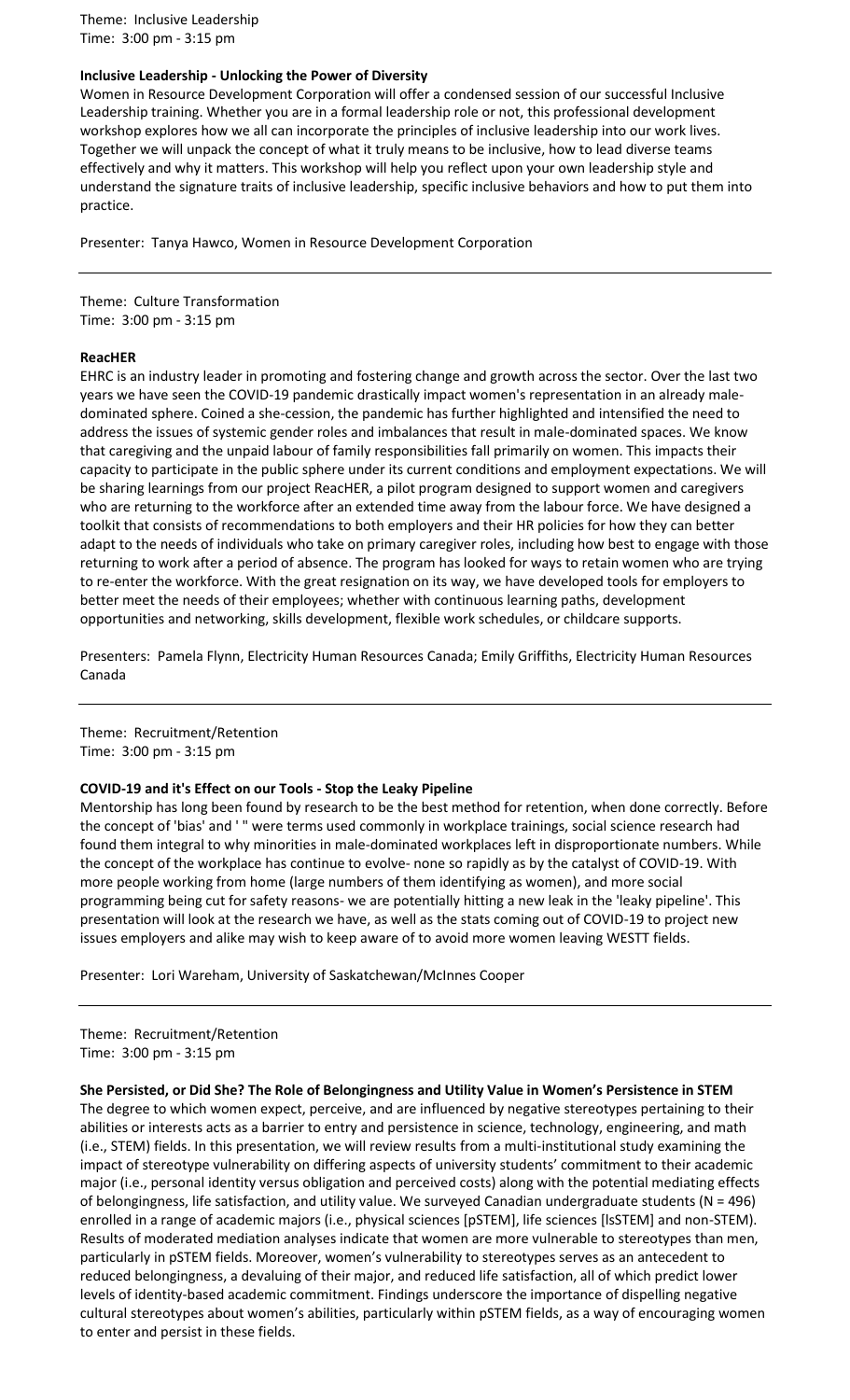Presenters: Hanna Bincik, Acadia University, Department of Psychology; Randy Lynn Newman, Acadia University, Department of Psychology; Joseph Hayes, Acadia University, Department of Psychology; Tamara Franz-Odendaal, Mount Saint Vincent University, Department of Biology, and NSERC Chair of Women in Science and Engineering (Atlantic)

# **Concurrent Presentations: 3:45 pm - 5:15 pm**

Theme: Outreach Time: 3:45 pm - 4:30 pm

### **Collaborating to Inspire, Celebrate and Engage: Lessons Learned from Initiatives Aimed at Fostering a Culture of Inclusion**

The Women in STEM initiative by Ingenium, launched in 2019, is driven to engage, advance, and retain the interest of young women in STEM fields. We know women have always made important contributions to STEM fields throughout history, yet gender inequity persists, especially at the highest levels of academia and industry. This underrepresentation results in a lack of visibility of women and non-binary people in STEM. In order to improve this lack of profile the Women in STEM initiative is inspired by the notion of "If I can see her I can be her!". It has created outreach resources including 70+ posters, more than 20 videos, an interactive timeline, and a travelling exhibition that share stories of the contributions of women and non-binary people in STEM. Moreover, its accompanying educational resources and activities, designed for multiple audiences and age groups, serve as launchpads for discussions that shed light on persistent, often implicit, gender biases, how different social identities impact the experiences and representation of women in STEM, and the advantages of diversity in STEM. In combination, these resources educate, inform and build allies to tackle gender inequity.

Presenters: Sandra Corbeil, Ingenium - Canada's Museums of Science and Innovation; Eleanor Haine, Canadian Commission for UNESCO; Andrea White, Office of Fisheries and Oceans Canada

Theme: Building Better Allies Time: 3:45 pm - 4:30 pm

### **Sett for Life-Allyship in Action Alligning Stars for Everyone**

As we reflect on our action plans how do we connect intersectionality, inclusive leadership, recruitment, retention, outreach and cultural transformation with an allyship lens? What roles do Boards and Staff play in Equity, Diversity, and Inclusion initiatives? Various dimensions of diversity such as race, gender, culture, class, and ability have historically created privileges as well as barriers. In today's workplace organizations, through leadership awareness and action are now working on different initiatives that build more inclusive work environments to improve participation and access for underrepresented and marginalized groups. Our workshop we will start with a personal inventory exercise which will set the stage for our overview and introduction to ally-ship. Our discussion will allow us to have an engaging courageous conversation, share resources and be informed on what actions in our roles as leaders, learners, educators and community members we can take to reduce barriers and promote diversity and inclusion through meaningful ally-ship. In this workshop we will Identify relevant terminology with respect to ally-ship; including what it is, the various types, strategies to act in ally-ship with minorities and active ways to make one's privilege work for others. Demonstrate an understanding of the current and historical barriers that certain groups of people encounter in the community, when entering and within the workforce. Reflect on how these barriers can affect the vision and values within and outside the and ways to overcome them.

Presenter: Tinaye Manyimo, Shumba Consulting

Theme: Culture Transformation Time: 3:45 pm - 4:30 pm

### **Diversity and Inclusion at Transport Canada**

Through the varying personal and professional experiences of the panelists, we will explore the meaning of Diversity and Inclusion to the individual panelists and to the larger organization of Transport Canada. From a candid perspective, we will discuss initiatives that have worked and those that have fallen flat. Given the varying experiences and experience levels of the panelists, we will explore the present initiatives and how diversity intersects with their positions at Transport Canada. Taking a look to the future, we will explore the future of diversity and inclusion in the workplace. What is the future of diversity and inclusion as we move into a post-pandemic workplace? How does our current construct of diversity and inclusion need to change as we face long-term hybrid and remote work? Finally, the panelist will share some best practices and practical strategies that we can implement in our circles of influence (be they small or large).

Presenters: Andrea Watts, Transport Canada; Shari Currie, Transport Canada; Rumbi Muvingi, Transport Canada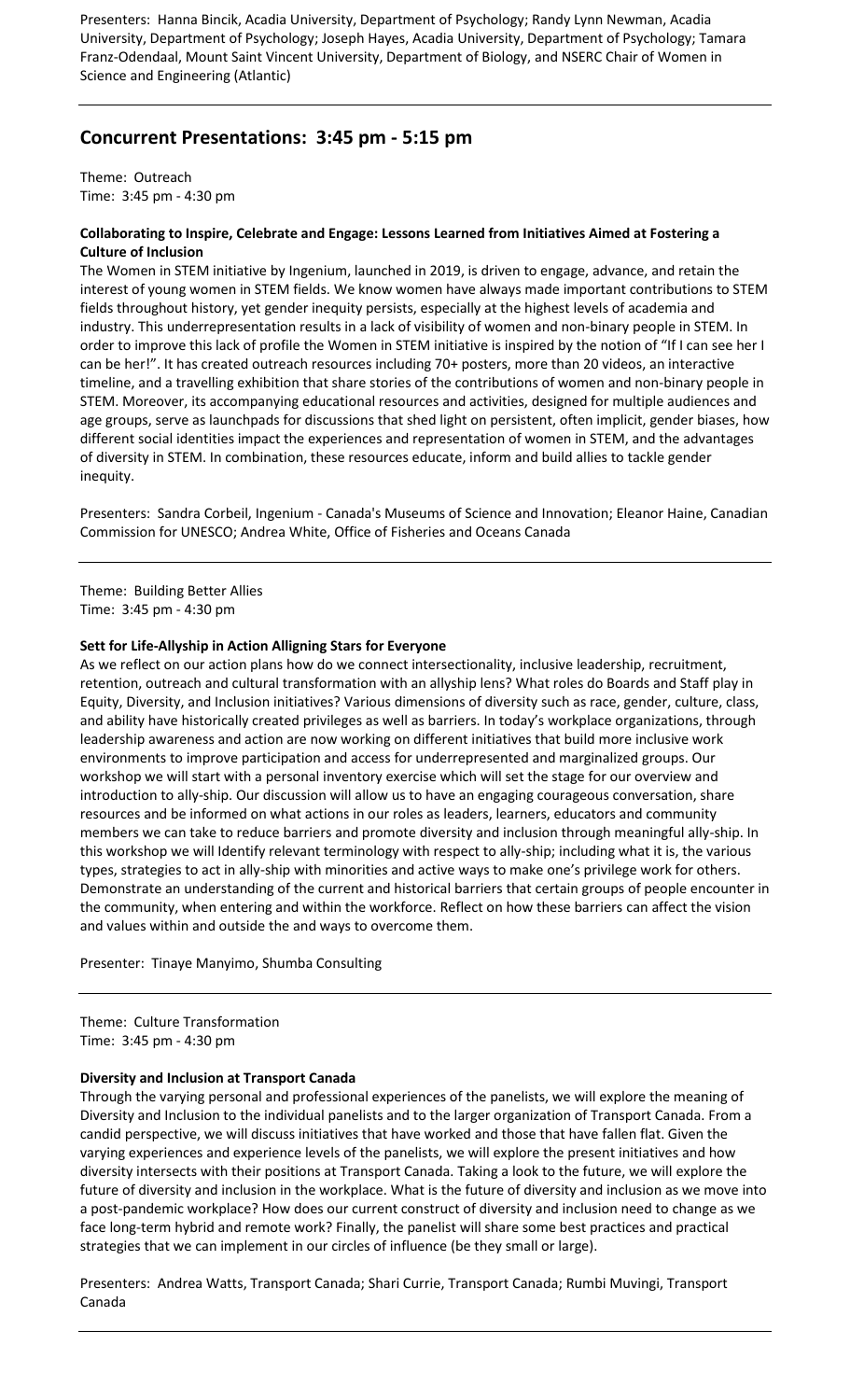Theme: Other Time: 3:45 pm - 4:30 pm

### **Leapfrogging to Online: Sharing Lessons Learned and Effective Practices Moving the WinSETT in Person Leadership Program to the Virtual World**

In 2020-21, WinSETT launched 14 Leadership Program for Women in SETT Skill Builders with virtual delivery. We learned a lot along the way. We leaned on experts to teach us and built our in-house capacity to design and delivery engaging online learning experiences. All our online Skill Builders are as close to in person as possible in that they are live, interactive, action focused, evidence based, and self-reflective. This session will share our lessons learned and practices we found particularly helpful and effective. Participants will be asked to share their own lessons learned, their promising and effective practices as well as discussing "what's next in our virtual training"?

### Presenter: Susan Hollett, WinSETT Centre

Theme: Recruitment/Retention Time: 3:45 pm - 4:30 pm

### **Building a Diverse and Inclusive Talent Pipeline for the Ocean and Marine Sector of Atlantic Canada**

COVE boasts a well-established history of championing EDI (Equity, Diversity, and Inclusion) in the blue economy, not only demonstrated internally at COVE through our programming and with our 60 resident businesses, but also with far-reaching partnerships and initiatives nationwide with corporate Canada and equity seeking groups. Since our core workforce development work began, education and outreach has been fundamental to its purpose and mandate. We have built and delivered very successful workforce development programming focusing on career education, exploration and diversifying the talent pipeline for close to a decade. Our outreach ranges from elementary school pupils and educators to mid-career professionals and industry leaders. Our session will share the best practices and examples of talent pipeline activities for inclusive and diverse recruitment and retention in our sector(particularly focusing on high school and postsecondary students), as well the mindful approach in of project/program development in how we weave EDI into all of our workforce development projects and initiatives.

Presenter: Tanya Lush, COVE

Theme: Outreach Time: 4:30 pm - 5:15 pm

### **Collaboration- a Key to Sustainability and Expanding your Organization's Impact**

Established in 1982, at the University of Alberta, WISEST (Women in Scholarship, Engineering, Science, and Technology) has 40 years of experience in encouraging diversity while empowering women to succeed in STEM. In 2016, WISEST was at a crossroads, a crisis. The dilemma -a growing demand for initiatives attracting women and gender diverse students to STEM within the very real constraints of reduced funds, increased competition for new funding, overtaxed staff, and operational capacity limits. The question we were faced with was how to meet the demand within these constraints? Over time, the answer that emerged was a recognition, that we could only do so much, but if we could leverage relationships with other groups that were value-aligned, and have those relationships develop fruitful outcomes that attracted more individuals to STEM, then we would be able to expand our impact. Based on lessons learned from organizational successes and missteps resulting from WISEST's strategic shift to developing collaborative relationships and partnerships, this session will offer insight and strategy on how to approach collaborations so that they can be true win-win relationships. We will outline the benefits of building a foundational framework based on values-alignment and examine the strategic advantages of 1) giving alumni a voice and platform - leveraging program alumni and committed volunteers, 2) amplification through shared audiences - partnerships with community groups with the same target demographic, and 3) knowing your own value - developing relationships with organizations that want access to your expertise and to your audience.

Presenter: Fervone Goings, WISEST

Theme: Building Better Allies Time: 4:30 pm - 5:15 pm

### **Engineers Canada's EDI Training for Engineers**

Engineers Canada and the engineering regulators understand the importance of supporting Equity, Diversity and Inclusion (EDI) within the engineering profession. EDI in engineering means engaging and retaining the best minds of the profession, which includes but is not limited to all genders, LGBTQ2S+ communities, Indigenous people, Black people, people of colour, and persons with disabilities. In order to engage a diversity of perspectives and lived experiences, engineers and engineering workplaces need to promote a culture of inclusion and address existing stereotypes and systemic discrimination that result in a culture of exclusion in the profession. As part of Engineers Canada's 2019-2021 strategic plan and its operational imperative to promote diversity and inclusion in the profession that reflects Canadian society, Engineers Canada has identified the need for greater understanding and competencies related to EDI within the profession. Engineers Canada has partnered with Engineers and Geoscientists British Columbia to form the EDI Training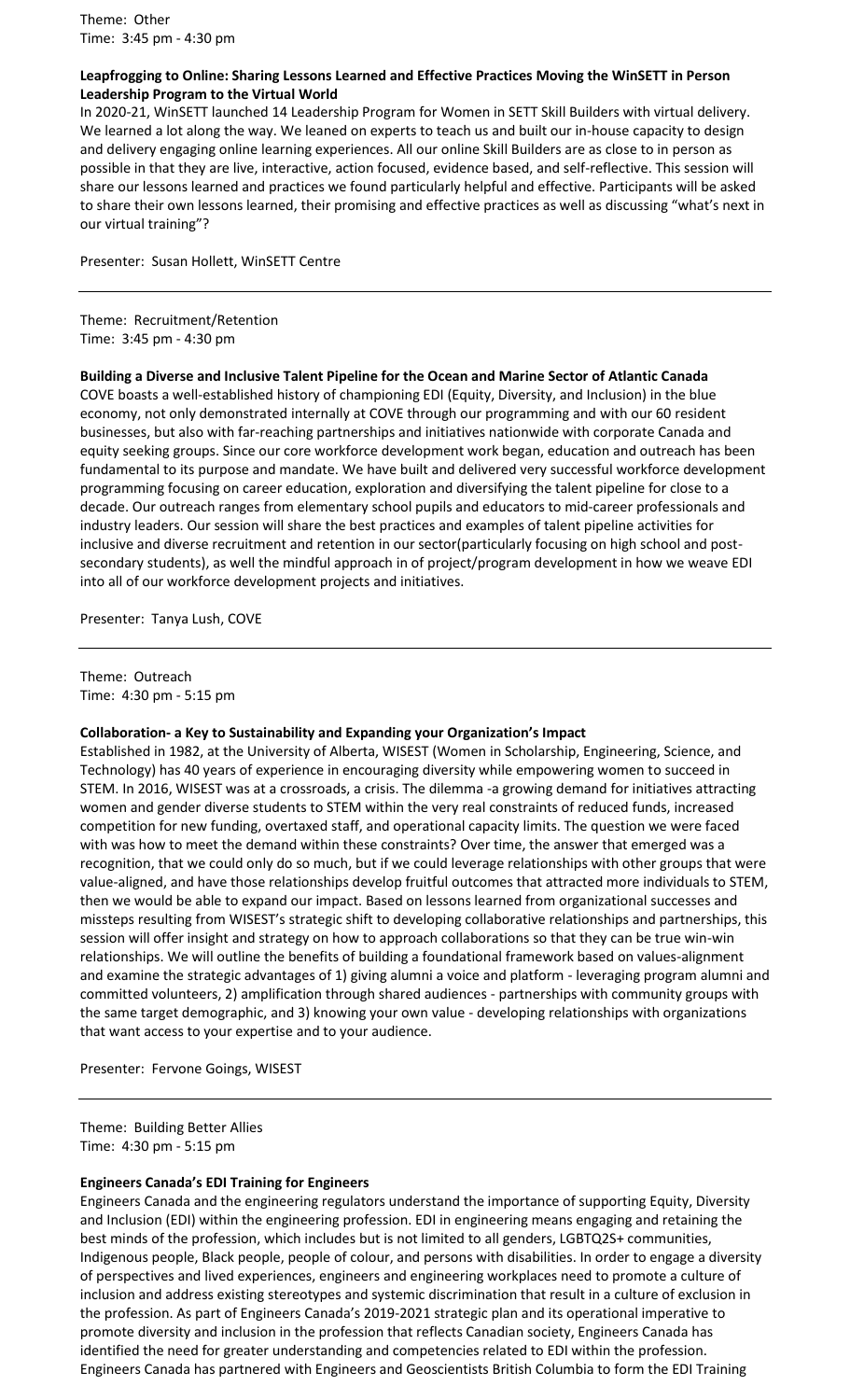Task Force to aid in creating an EDI training module for engineers. The training is one step towards supporting more inclusive leadership, building better allies, and embedding EDI into the engineering profession through self-reflection and learning.

Presenters: Cassandra Polyzou, Engineers Canada; Christine Plourde, Wood PLC; Ailene Lim, Engineers and Geoscientists BC

Theme: Culture Transformation Time: 4:30 pm - 5:15 pm

### **Scientific Expertise and Women in STEM**

Researchers in science studies have given a lot of thought to scientific expertise, to the point where some have organized the field into three waves, distinguished by the way in which scientific expertise is conceived. This work – and some work carried on in science education – allowed to build models to better understand scientific expertise and its development (e.g., Collins and Evans's periodic table of expertise), strategies used to undermine or enhance a person's expertise (e.g., Jasanoff's game board of expertise) and the relations a person can have with scientific experts (e.g., Groleau and Pouliot's model of relationships to scientific experts). During this communication, I will present the concept of scientific expertise, a few of those models and ways to use them to analyze various aspects of the situation of women in STEM.

Presenter: Audrey Groleau, Université du Québec à Trois-Rivières

Theme: Culture Transformation Time: 4:30 pm - 5:15 pm

**"The Missing Link": The Role and Use of Sustainability Themes to Increase Gender Diversity in Engineering** There has been increasing awareness that diversity and its proper management can yield strategic and competitive advantages in the business world. Research has shown that organizations with more genderdiverse management teams have better financial, ethical, and operational performance. Despite the benefits, women continue to be under-represented in Engineering, even though it encompasses many of the largest industries in the world, including those that are responding to the urgent call for sustainable development. Although engineering is a prominent field, in Canada, as of 2017, women accounted for only 17.1 percent of the country's total population of registered professional engineers. Research has also shown that women are drawn to careers that focus on sustainable applications, e.g. those that benefit community, the environment, societal well-being, and the economy. It is proposed that the various facets of sustainability increase gender diversity and facilitates an educational experience that enhances and promotes not only design, innovation, and creativity, but a sustainability mindset in Engineering. In addition, diversity and intersectionality result in engineers who are global citizens in addition to being problem solvers and critical thinkers. The engineering graduate of the future and the nature of engineering education will be transformed as a result. This proposed panel discussion will analyse the role and use of sustainability themes as drivers for increasing gender diversity in engineering in an academic setting, as observed through Grades 7-12 outreach, undergraduate education, graduate research and training, and technology transfer.

Presenter: Amy Hsiao, UPEI Faculty of Sustainable Design Engineering

Theme: Recruitment/Retention Time: 4:30 pm - 5:15 pm

#### **Let's Talk: Women in STEM and Science Teaching**

How many women in STEM in the contemporary era? What were/are their major contributions to STEM fields? And how can science teaching, at the elementary, secondary and university levels, contribute to a better promotion/participation of women in STEM for the benefit of all society? These are some of the questions we want to address with the audience, during the talk to which women and men are all invited. The floor is yours!

Presenter: Catherine Mavriplis, University of Ottawa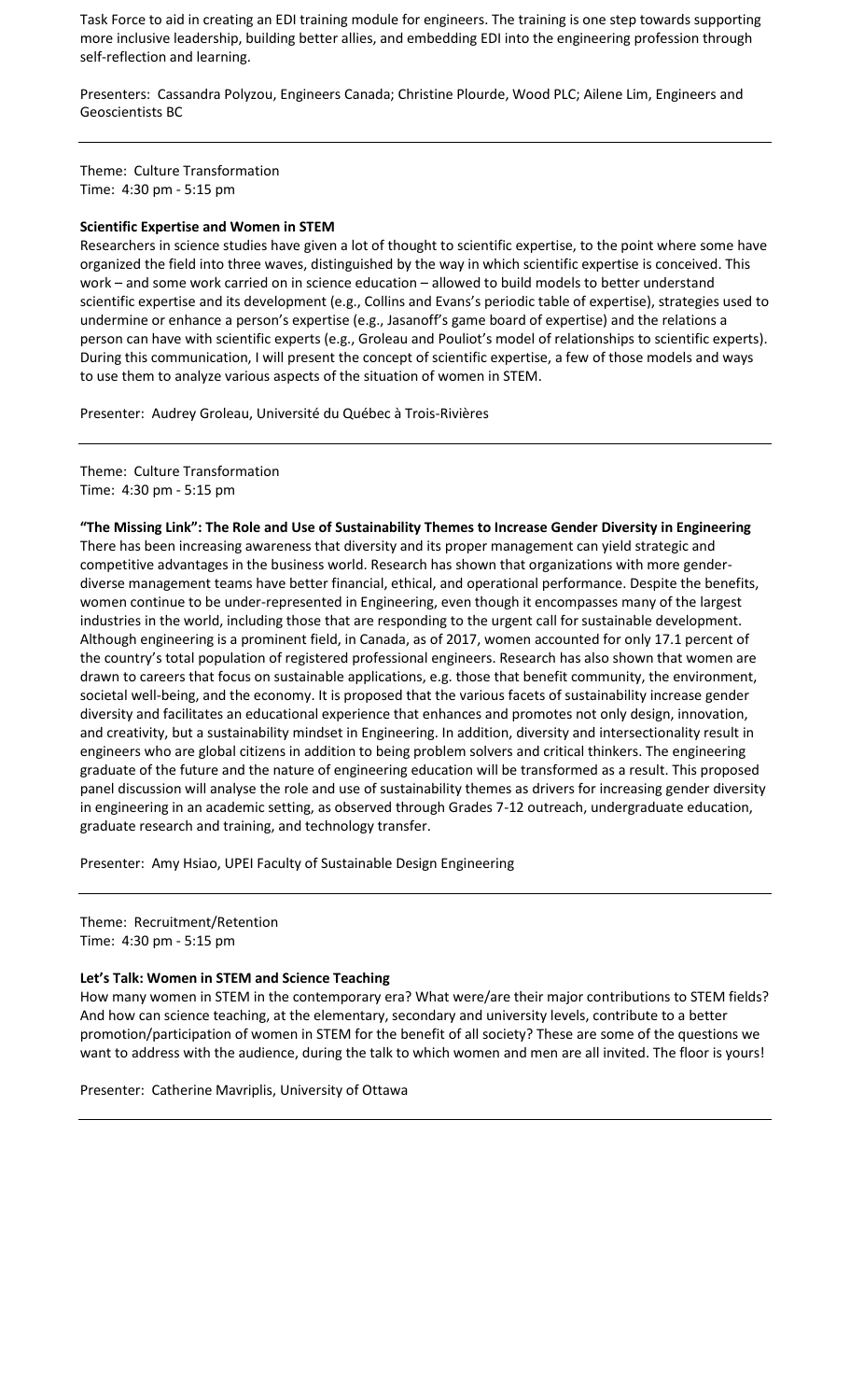# **Concurrent Presentations: 10:30 am - 12:00 pm**

Theme: Outreach Time: 10:30 am - 11:00 am

### **WISE NL Student Summer Employment Program - A Shift in Pandemic Times**

The WISE NL Student Summer Employment Program (SSEP) provides meaningful summer employment opportunities in STEM to Level 2 females throughout Newfoundland and Labrador (NL). SSEP has successfully employed over 1000 young women in STEM placements in its 32 years of existence. Alumni include a Google executive, university professors and a Rhodes scholar. When the Covid-19 Pandemic shut down the world in 2020, the difficult decision was made to cancel SSEP for the first time in 30 years to protect the safety of our staff, students, and supervisors. For the 2021 program, SSEP shifted to a combination of remote and in-person employment opportunities. This allowed for the inclusion of student participants from more areas of the province. This shift allowed WISE to offer remote positions and the program reached students in more rural areas of the province who may not have been able to participate in SSEP otherwise. In addition to allowing us to hire young women from 11 different communities across NL, by implementing a remote work option we were able to hire 7 Indigenous youth, expanding our outreach to multiple under-represented groups in STEM (young women, rural youth, and Indigenous youth). The overall goal of SSEP is to educate young women in NL about the options for education and employment in SETT and provide them with the opportunity to gain meaningful employment experience in areas which they may be considering pursuing future education. It is our hope that SSEP participants will consider education and careers in SETT going forward.

Presenter: Clare Graves, WISE NL; Kelsey Howlett, WISE NL

Theme: Building Better Allies Time: 10:30 am - 11:00 am

### **LGBTQ+ Postdocs in Science: Perspectives on Representation, Mentorship, and Coming Out**

Increasing representation and inclusion of marginalized groups in science would increase opportunities for these groups and advance equity. However, Western science has historically been male-dominated and associated with hegemonic masculinity. While there is a substantial body of literature on women's inclusion in science, less is known about LGBTQ+ representation. There is also little data about the postdoc experience. To explore these topics, we conducted a qualitative study on the experiences of LGBTQ+ Canadian postdocs in science fields. The study was framed within a post-structural lens. We recruited participants through postdoc associations and social media channels. Fourteen self-identifying LGBTQ+ participants completed semistructured interviews about their postdoc experiences. Data were analyzed thematically. Representation, mentorship, and coming out were themes that emerged from the data. Most participants voiced that LGBTQ+ representation in the sciences is important for younger scientists to see. However, coming out was described as a personal choice, and participants chose carefully which contexts to come out in. Overall, these results show the critically important role representation and mentorship play for marginalized groups in science in Canada.

Presenters: Drew Burchell, WISEatlantic; Tamara Franz-Odendaal, Mount Saint Vincent University, Department of Biology, and NSERC Chair of Women in Science and Engineering (Atlantic); Phillip Joy, MSVU

Theme: Culture Transformation Time: 10:30 am - 11:00 am

### **Solving the 'Lonely Only': The Canadian Black Scientists Network and the Advantages of a National, Multidisciplinary Coalition in STEM**

Black Canadians are under-represented in most professional fields, and this is particularly true in STEM. This fact in itself presents substantial challenges to change. A dearth of Black exemplars, mentors, and leaders affects pathways into STEM fields ('see it to be it'), the success of those already in those fields (decoding unwritten rules, supporting success) and the development of efficacious programs and policies to reverse institutionalized anti-Blackness ('nothing about us without us'). This leads to several questions. How do we effect change when visibility and representation are so important, but there are so few who have 'made it'? How do we maximize the impact of those who are established in their fields, when many are working in environments rife with bias and racism, and anti-racism work is not compensated or rewarded? How do we ensure that successful policies and programs are available across the country, when progress is often made in institutional or regional silos? We discuss our approach of organizing across regions and disciplines to create a high-visibility coalition of Black Canadians in STEM. This national organization can drive national adoption of innovative programming more effectively than any regional or single-discipline entity. This is an effective, if virtual, solution to the 'lonely only' problem. We discuss engagement in responsible data collection, program vetting, mentorship, outreach and increased visibility. We also discuss barriers to success, including a dearth of operational funding and the time pressures inherent in creating and stabilizing such a structure.

Presenters: Maydianne Andrade, University of Toronto Scarborough; Juliet Daniel, McMaster University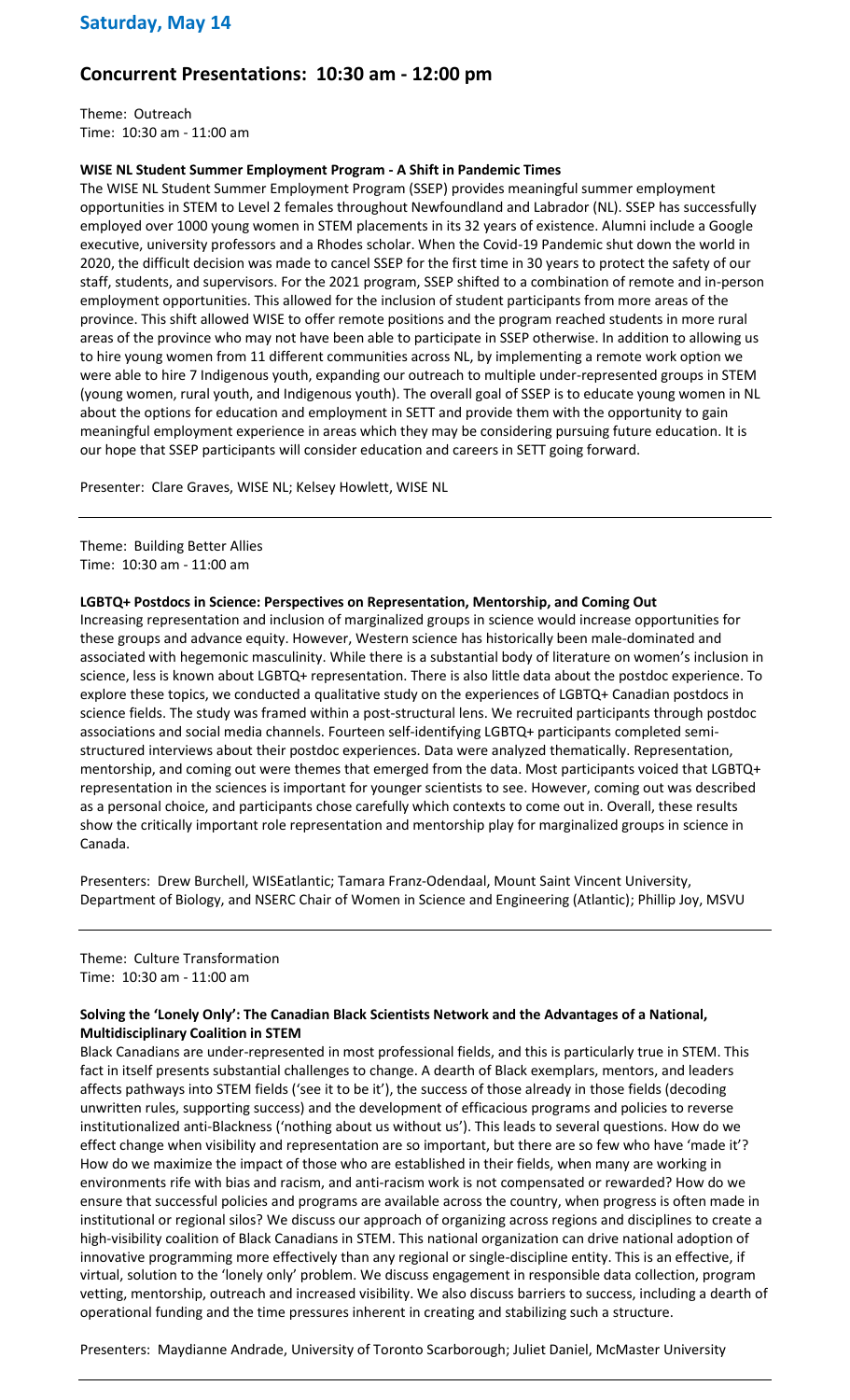Theme: Inclusive Leadership Time: 10:30 am - 11:00 am

### **Bring an IDEA Plan into Research Labs**

Research labs often struggle in how to integrate issues of equity, diversity, and inclusion into good practices in the lab. We all know that a strong commitment to inclusion, diversity, equity, and accessibility (IDEA) promotes and diversifies talents in research groups. But how to effectively do this is another question. While Canadian universities have their institutional EDI policies, in practice in the lab, most of these actions are not really feasible. We developed a toolkit intended to assist Canadian research groups, mainly principal investigator and/or professors, achieve an inclusive culture free of racism and discrimination and foster deeper respect and appreciation for different perspectives, merits, and skills. While this toolkit mainly focuses on providing a holistic IDEA approach for research groups, many of the considerations can be applied to other groups, institutions, and organizations. We focused on three major IDEA areas: 1) Inside the laboratory (admission, recruitment, curriculum, workload, mentorship); 2) Outside of the laboratory (field work, community engagement, science communication); and 3) Administration (decision-making, evaluation, training). The development of this toolkit has been supported by the Canadian Commission for UNESCO. It is part of a reflection that has been ongoing for a few years on practical considerations that should be added in various fields to enhance women and other underrepresented groups to ensure their full, equal and inclusive participation in society. In this session, we will discuss these good practices as a group for new ideas.

Presenter: Liette Vasseur, Brock University

Theme: Inclusive Leadership Time: 10:30 am - 11:00 am

### **WISE Planet: A Framework for Change Leadership**

Diversity in science, technology, engineering and mathematics (STEM) is necessary for addressing broader societal issues, such as the alienation of women and other underrepresented groups in the digital revolutions. As a result, we need leaders that 1) recognize the systemic inequalities that are deeply embedded in cultures and systems that further perpetuate discrimination and injustices and 2) cultivate creative collaboration that can be used to ensure that these technologies and systems are designed with inclusion and accessibility at the forefront. To achieve these opportunities, we present the Women in Science and Engineering (WISE) Planet Programming, which provides women and underrepresented groups in tech with the training and the network to be change leaders. Specifically, this program focuses on delivering change leadership training to participants to empower them to take the lead as change leaders, champions, and mentors themselves. The core premise of WISE Planet is that we should train diverse STEM participants to make the change they want to see instead of focusing on teaching them to succeed in the existing systems. In this presentation, we will discuss the components of the change leadership training, which include four modules centred on topics: (i) Personal Leadership, (ii) Systems, Culture and Activism, (iii), Design for Disruptive technologies (iv) Sustainability Leadership. We discuss how this framework can shape the future of our workplace and the roles of experiential learning and networking in programming through interactive exercises. Lastly, we will discuss how such programs can be scaled.

Presenters: Lorena Solis, University of Calgary; Laleh Behjat, University of Calagry; Jennifer van Zelm, WISE Planet; Stacia McCoy, University of Calgary; Matthew Bardsley, University of Calgary

### Theme: Outreach Time: 11:00 am - 11:30 am

### **The Engineering Problem-Solving Process to Make School Tasks in Technology Meaningful and Interesting for Girls**

For two decades, in Quebec as in several OECD countries, engineering and technologies have been part of the official programs of compulsory general secondary education. However, despite the consensus on the importance of quality technological education for all students, several studies reveal major deficits in the training to teach these disciplines, at the international level (Cunningham et al. , 2007; Daugherty et al., 2012; Bousadra et al. 2018; Honey et al. 2014).

Several problems still arise: how to transpose knowledge belonging to very varied authentic engineering practices into school knowledge with an educational aim?

In this communication, we present training devices designed and tested at the Faculty of Engineering of the Université de Sherbrooke and in secondary schools. The devices emphasize authentic activity in the school task proposed to the student. The objectives are to help the student understand the choices that have been made and to identify the needs of users, the functions of a product as well as the constraints to be managed. The results show that after a period of resistance experienced by learners, a transformation in perceptions clearly emerges.

Presenters: Eve Langelier, NSERC Chair for Women in Sciences and Engineering (Quebec Region); Fatima Bousadra, Université de Sherbrooke; Abir Ouerhani, Université de Sherbrooke; Nicolas Félix, Lacombe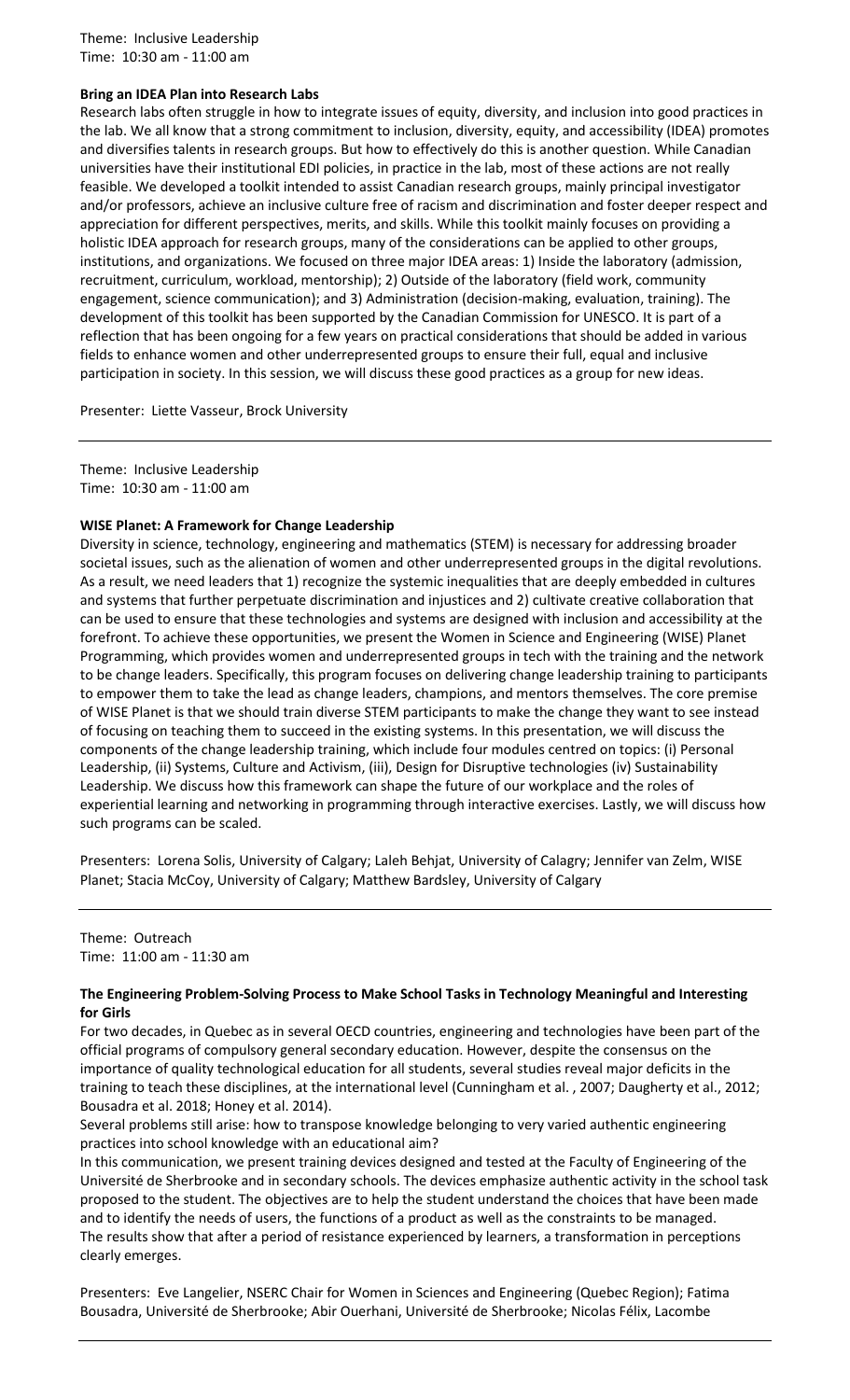Theme: Culture Transformation Time: 11:00 am - 11:30 am

### **Building DEI Culture Without Getting Overwhelmed**

Consulting engineering is both an engaging and demanding profession. We juggle several projects at once, trying to deliver high quality projects efficiently and within a set period of time. The challenges of such a high pressure environment can become great opportunities within a corporate culture that enables innovation by celebrating differences and nurturing authenticity. This is fundamental to allow each individual to thrive unconditionally.

Two years ago, a couple of employees saw a need for a more formal approach to diversity, equity, and inclusion (DEI). They did some research and prepared a presentation for senior management with the benefits of an employee-led DEI program to our culture and overall health of the organization. The presentation was very well received and inspired the creation of a committee focused on all things related to DEI. The Inclusion, Diversity, Equity, Advice and Support (IDEAS) group has been flourishing since it began and has taken on a life of its own!

At CBCL we believed that an employee driven advisory committee for diversity and inclusion was critical for reaching these goals and this presentation will discuss the challenges and opportunities associated with this initiative and the successes and lessons learned for the last two years.

Presenters: Victoria Fernandez, CBCL Limited; Holly Sampson, CBCL Limited; Alan Ehrenholz, CBCL Limited

Theme: Culture Transformation Time: 11:00 am - 11:45 am

#### **A Positive and Impactful Manifesto on the Situation of Women in STEM**

In the winter of 2020, members of the Association de la francophonie à propos des femmes en sciences, technologie, ingénierie et mathématiques (AFFESTIM ; Association of Francophone Women in STEM) held a strategic planning meeting in which they discussed the progress made since the 1980s, but also the road ahead regarding the situation of women in STEM. They wanted to take those thoughts further and to put them into writing. Members of AFFESTIM, with approximately forty people from various backgrounds, wrote a book. It is a positive and impactful manifesto on the situation of women in STEM, containing 50 short texts, each on a theme related to women in STEM: how to produce inclusive pedagogical resources in STEM, how women in STEM have experienced the COVID-19 pandemic, the importance to produce and maintain archives on women in STEM, a look back to 40 years of work by pioneers, etc. The texts adopt a positive tone and propose solutions, even if they show the obstacles that still stand on the way of women in STEM. The book was recently published, and is also available in an electronic open-access version for wide distribution. It will also soon be available in English and in Spanish. In this communication, we present the process of drafting the manifesto, the main findings it arrives at and the recommendations it makes to guide the work of women's associations in STEM in the coming years.

Presenters: Louise Lafortune, Université du Québec à Trois-Rivières; Claire Deschênes, Université Laval; Audrey Groleau, Université du Québec à Trois-Rivières

Theme: Building Better Allies Time: 11:00 am - 12:00 pm

#### **Building a Collaborative Network**

During the COVID-19 pandemic, the Network of NSERC Chairs for Women in Science and Engineering (WISE) developed a Network of Collaboration program for faculty and postdoctoral women researchers centered around building creative collaborations in science, technology, engineering, and mathematics (STEM). The purpose of the initiative was to facilitate connections and collaborations between women academics from across Canada and from all career levels in STEM who were experiencing increased isolation due to the pandemic. The specific goals of the program included: 1.Building connections and providing networking opportunities; 2.Providing practical tools and resources for effective collaborations; and 3.Facilitating research and academic collaboration. This presentation showcases the use of creative collaboration tools to establish and develop networks based on the WISE Network of Collaboration program. The program includes practical tools such as conflict resolution, creativity, financing/entrepreneurship, leadership, and suit-training. Based on the experience of the WISE Network of Collaboration program, information is presented on how to build and maintain inclusive collaboration networks where women in STEM are supported. Outcomes from the program are presented as well as opportunities to apply creative collaboration tools to other areas that support women in becoming change leaders in STEM.

Presenters: Laleh Behjat, University of Calgary; Shohini Ghose, Wilfrid Laurier University; Catherine Mavriplis, University of Ottawa; Anne Ndegwa, University of Calgary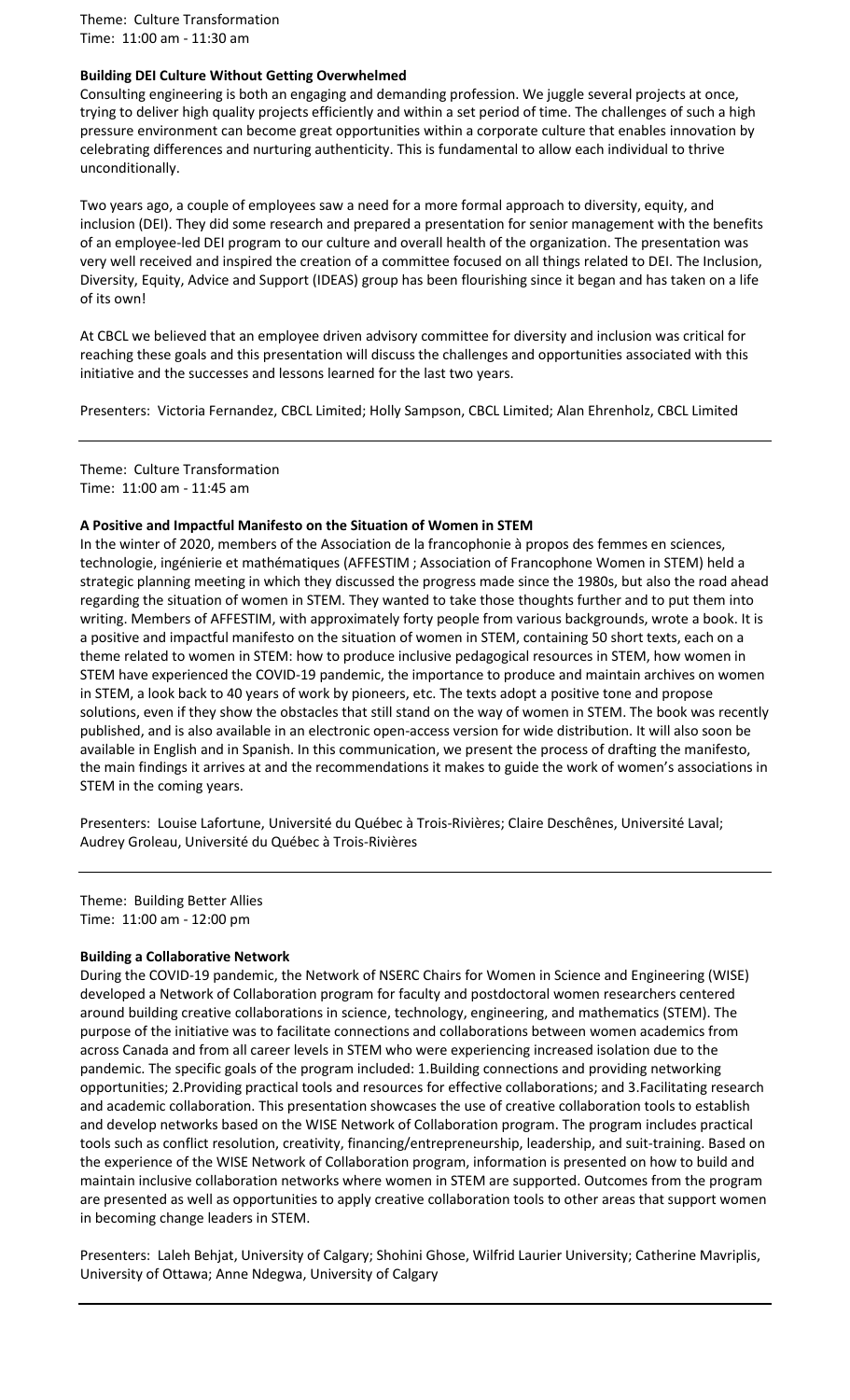### **Better Together: Accelerating SETT Women's Personal and Professional Success through Group Coaching and Online Community**

WinSETT is contributing to the recovery from the impacts of COVID-19 for Canadian women in SETT. Working virtually added a new complexity and getting noticed can be more difficult than ever. We have all had to acclimatize to remote work and may find ourselves cut off from normal opportunities to socialize and build relationships. Leadership, communication, career management and other so-called 'soft' skills are important tools that propel women toward their career objectives. Generic leadership training may help but fail to illuminate the gender-based obstacles that may be holding SETT women back. In May 2022, we'll kick off the pilot of a new 8-week program for women in SETT and their allies (all genders welcomed). Through the combination of online learning, online group coaching sessions and an online community, we'll help our participants find: -clarity on their most important professional and personal goals, -confidence on the actions they need to take to make their goals happen, and -community and practical support to get them done: thus, providing each participant an accelerated path to success – as they define it for themselves. Our programs attract a wide array of SETT women and their allies across Canada. Our participants will connect and network, share stories and discover which challenges they share. Each group coaching will be led by an expert facilitator who will provide personalized insights and recommendations, as well as practical, actionable tips and strategies. Most importantly our participants will lift each other up and watch each other succeed.

Presenters: Erica Lee-Garcia, Women in Science, Engineering, Trades and Technology (WinSETT); Christina Gale, Women in Science, Engineering, Trades and Technology (WinSETT)

Theme: Outreach Time: 11:30 am - 11:45 am

### **From Hair Ties to Lab Coats: The Impact of STEM Programming on Young Women**

Madyn and Molly are both past participants of WISEatlantic programming who are now actively working towards inspiring young girls to pursue Science, Technology, Engineering and Math (STEM) careers. Their talk will detail their experiences as young women in STEM and the role WISEatlantic played during their formative years. Touching on how STEM outreach has impacted their lives and how they've used their experiences to continue that outreach, they will speak on their time facilitating summer camps, retreats and developing and running their own app contest 'Living WISEly' in 2021.

Presenters: Madyn Bourque, WISEatlantic; Molly Murray, WISEatlantic

Theme: Inclusive Leadership Time: 11:30 am - 11:45 pm

### **Academic Training, Beyond the Classroom: Formal and Informal Initiatives to Build Leadership Skills in Women Engineering Students**

Drs. Gagnon and Stoddart's research group at Dalhousie University's Centre for Water Resources Studies (CWRS) trains engineers in the water industry with a focus on producing the next generation of leaders. Formal and informal initiatives within the group aim to instill women with communication, project management, and leadership skills to equip them for their futures. This presentation will summarize the best practices employed by the research group and offer a broader reflection on the role of gender in the Atlantic Canadian water and wastewater industry through the discussion of the recently completed Atlantic Canada Water and Wastewater Association (ACWWA) report: Diversity in the Atlantic Canadian Water and Wastewater Industry. The ACWWA report found that nearly a third of respondents were over 50 years of age, indicating that in the next 10 to 15 years a substantial portion of the water and wastewater industry will be retiring. Further, young career respondents were more than half females, signifying that within 15 years the gender distribution of leadership and management roles could approach parity. If industry wants make a lasting shift in demographics, skill development is key so that women are prepared to take on leadership roles and in turn foster a sense of belonging in management and leadership positions. To this end, the CWRS is providing training activities beyond the classroom to help prepare women to lead. Examples of current activities and outcomes will be provided and future plans for improving these practices to be more inclusive.

Presenters: Dallys Serracin-Pitti, Centre for Water Resources Studies; Jennie Rand, Acadia University; Megan Fuller, Centre for Water Resources Studies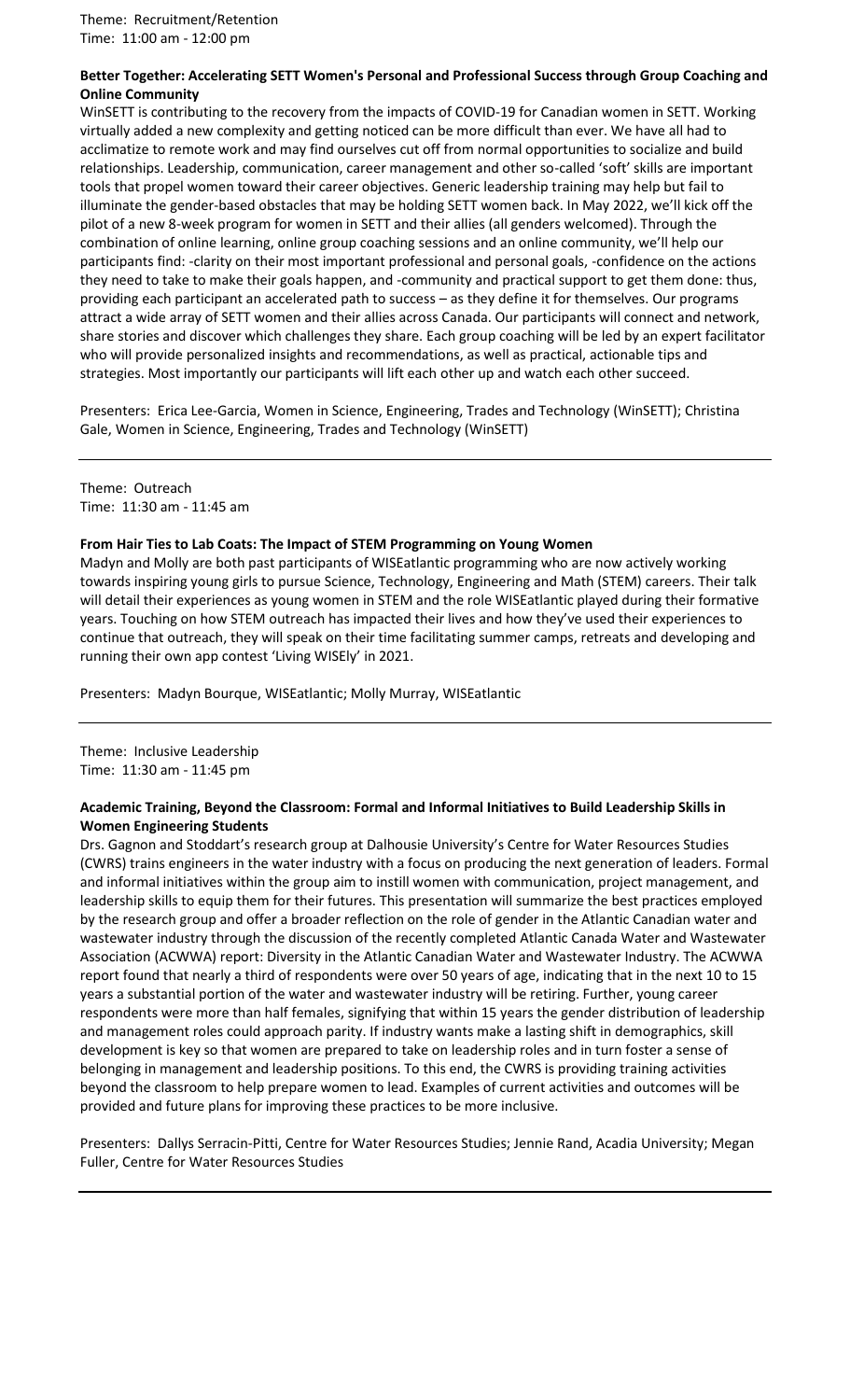Theme: Outreach Time: 11:45 am - 12:00 pm

### **Accessibility, Inclusion, and Gender Parity - SuperNOVA at Dalhousie University's Approach to Inspiring the Next Generation of Women and Girls in STEM**

In an effort to reach gender parity in STEM fields, SuperNOVA has established core programming dedicated to all-girls engagement that includes clubs, workshops and camps. The proposed talk will showcase SuperNOVA's intentional program design which creates capacity for girls to explore STEM fields in a safe and approachable way. Key elements used by SN to create this impact include providing mentorship from industry experts and pairing this with high-quality content that promotes deep learning and connects to provincial curriculum. Programs offered by SuperNOVA that incorporate this approach include ITS (Industry, Technology, Science) For Girls, a program that introduces girls in grades 4-9 to mentors working and studying in the STEM fields; and Girls Count, a weekly mathematics mentorship program that introduces girls aged 11-13 to mathematics concepts through activities, mentorship engagements, and homework help. Female-identifying STEM professionals are invited to showcase a range of careers and industries in these programs. Mentorship is particularly impactful and important, as the mental health of those with a supportive adult is significantly better than those who do not. Guest speakers are recruited to best represent the diversity of STEM professionals and the range of related career opportunities, through the Dalhousie community, industry and conferences such as the Queer Atlantic Canadian STEM Colloquim. SN's all-girl programs are inclusive of all female-identifying and non-binary participants, and have accommodated participants from these groups previously. Past ITS for Girls mentors have self-identified as 2SLGBTQI+ individuals and were able to address intersectional barriers for queer women in STEM fields.

Presenter: Clayton Murphy, SuperNOVA at Dalhousie University

Theme: Inclusive Leadership Time: 11:45 am - 12:00 pm

### **8 Strategies for Inclusive Leadership in Tech**

We are seeing a growing knowledge pool of professionals taking up the challenge of being disruptors and innovators in the global reaching realm of technology. There are a plethora of tech-focused opportunities and many different journeys to arrive at the destination. This presentatioun will provide insights on the journey and strategies that employers can leverage for inclusive leadership, leveraging the experiences of a Techfocused entrepreneur. We have seen technology develop under a narrow scope of representation for decades and as the world transforms, we see a widening gap in relative technology development. The good news is that recognizing this disproportionate development has ushered in a time of greater opportunity and inclusion; fostering a greater era of innovation and development in the tech world.

Presenter: Emily Smits, Modest Tree Media

# **Concurrent Presentations: 1:45 pm – 3:15 pm**

Theme: Outreach Time: 1:45 pm - 2:15 pm

### **ProGRES: Authentic Mentorship Through Research in Engineering and Sustainability**

ProGRES, which stands for "Promoting Girls in Research in Engineering and Sustainability," is UPEI FSDE's directed effort to contribute to Engineers Canada's 30-by-30 Initiative and address the issue of underrepresentation of women in the fields of Engineering. This presentation will highlight the key factors contributing to ProGRES' success, including industry collaboration, community support, and organizational leadership. This presentation will also provide insight from ProGRES alumna on what outreach strategies are effective and why, including the positive effect and lifelong impact that authentic mentorship through independent research can achieve. ProGRES has had a profound impact, not only with the 22 young women who were selected for the program between 2017 to 2019, but with their classmates, high school teachers and counselors, and the communities at large who have heard about the ProGRES experience and now understand better what engineering is and what engineers do. ProGRES focuses on the mentorship relationship to encourage and inspire young women to pursue engineering. The success of the five weeks is founded on cooperation and creativity to offer unique hands-on learning in an academic research environment, i.e. with an independent project, introduction to computer-aided design, programming and laboratory conduct and safety training, site visits and tours, and impromptu experiences to experience the culture and spirit of an Engineering environment. The ProGRES students also have the opportunity to witness various possible career paths in engineering, meeting Engineers-in-Training starting their careers, professional engineers mid-career, and P.Engs. who have leadership, management, or other advanced roles in their careers.

Presenters: Amy Hsiao, UPEI Faculty of Sustainable Design Engineering; Sydney Wheatley, UPEI Faculty of Sustainable Design Engineering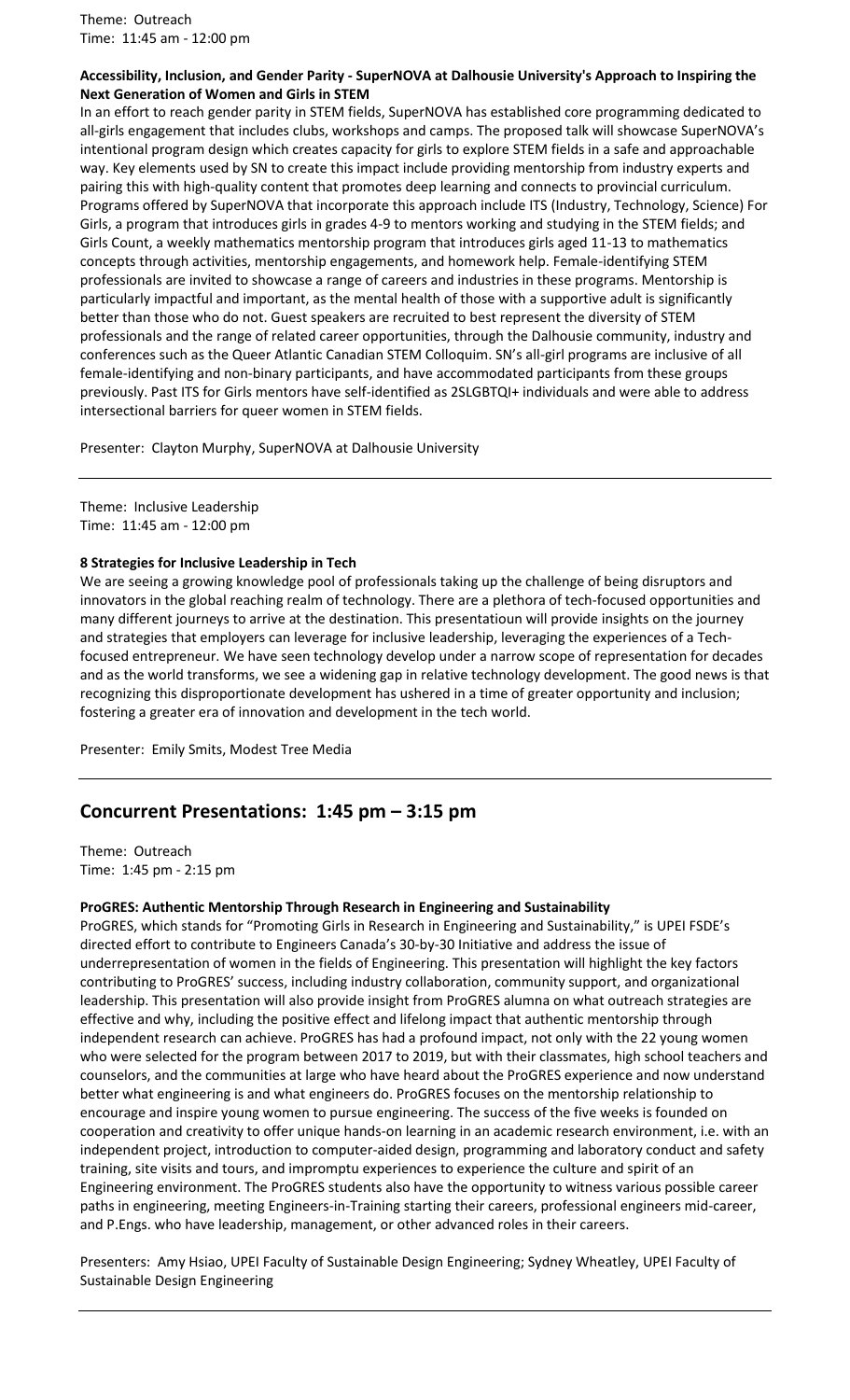Theme: Building Better Allies Time: 1:45 pm - 2:45 pm

### **How Settler Allies can Walk with Indigenous Engineers**

The Engineering Profession is still predominantly in demographic held by European descendants, typically of male gender. We know though that the math and science capability exist in all genders and ethnic backgrounds. One important demographic that needs strong allyship, sponsorship, and partnership is that of Indigenous Peoples – First Nations, Metis, and Inuit. This interactive session will touch on oppressive Canadian history, the challenges for Indigenous Peoples and Communities, what this Indigenous, female Engineer is looking for in an ally and how you can start implementing the Calls to Action every day in both your personal and professional life. The learning outcomes of this session will be an ability to articulate Canada's historic oppression towards Indigenous Peoples, understand the impact of historic events on individuals and communities, build confidence to be able to respectfully be an ally to Indigenous Peoples, and understand how the Calls to Action can be implemented every day. By the end of this session, participants will feel more comfortable in engaging in Truth and Reconciliation conversations and find themselves motivated to take small steps towards a strong and more reciprocal relationship with Indigenous Peoples and Communities.

Presenter: Jessica Vandenberghe, University of Alberta, Faculty of Engineering

Theme: Culture Transformation Time: 1:45 pm - 2:45 pm

### **Workplace Transformation: CCWESTT Projects and Initiatives**

This session will highlight CCWESTT projects and initiatives that explore what workplace transformation looks like in SETT workplaces. Participants will learn the findings from the We Are Trades project, and be presented with the steps for successfully creating safe and inclusive skilled trades workplaces for women. Local employers and organizations will share their experiences advocating for, supporting, and implementing change, including what it will take for employers to implement. Next steps for CCWESTT as a part of workplace transformation will be explored, including an introduction to the work so far on their new project: Gender Inclusion in SETT Workplaces: Effective Strategies for Systemic Change and how this project connects with the CCWESTT Strategic Plan.

Presenters: Bonnie Douglas, CCWESTT; Gurpreet Chana, WEST of Windsor Inc.; Stephanie Allen, WEST of Windsor Inc.; Lorraine Hewlett, CCWESTT; Alicia Bjarnason, CCWESTT

Theme: Other Time: 1:45 pm - 2:45 pm

#### **Equity, Diversity and Inclusion in SETT**

Equity, diversity and inclusion (EDI) is a hot topic. However, the attention of organizations is often mainly, even only, focused on diversity targets to be achieved. Predominantly male workplaces such as SETT would benefit from a culture change to improve inclusion of people from underrepresented and minority groups. Also, retention and progression are part of the equation. In the proposed session, participants will deepen their reflection about questions such as: Is recruiting diverse enough? What are the challenges faced by underrepresented and minority groups? How to build an ecosystem that considers equity, diversity and inclusion (EDI)? What can I, as an individual, do? To do so, key EDI concepts will be presented. Thereafter, participants will team up to work on case studies figuring women in SETT. The presenters will support and guide them through the activities and will provide them with EDI resources (white papers about recruitment, unconscious bias, managing a diverse team, challenges facing designated or marginalized groups, GBA+, and more). Time will be given for discussion and co-creation of solutions.

Presenters: Eve Langelier, NSERC Chair for Women in Sciences and Engineering (Quebec Region); Joëlle Pelletier-Nolet, NSERC Chair for Women in Sciences and Engineering (Quebec Region); Jade Brodeur, NSERC Chair for Women in Sciences and Engineering (Quebec Region); Nolwenn Crozet, Université Lavel; Vincent Belletête, Université de Sherbrooke

Theme: Building Better Allies Time: 1:45 pm - 2:45 pm

#### **A Game of Adding Ladders**

While discussions around Equity, Diversity, and Inclusion (EDI) issues are often difficult, we can bring levity and cooperation through gamification. In this session, we show how major issues can be discussed in a friendly and disarming manner. We have developed a board game called Adding Ladders. This game is based on the game of Chutes and Ladders. In the game participants explore and discuss the issues facing women and minorities in STEM and collaborate to find solutions to overcome these issues. The session will start by placing the participants in groups of up to 8. We will do a quick introduction, followed by explaining the background and rules of the game. Then the participants will be asked to play the board game in their group. The game starts by each participant rolling a dice and moving to a square. There is a card associated with each square. Once a participant lands on a square, the card is picked up and read to the rest of the team. Each card discusses an issue faced by women in STEM. The group will try to find solutions for the problem to gain points. The game is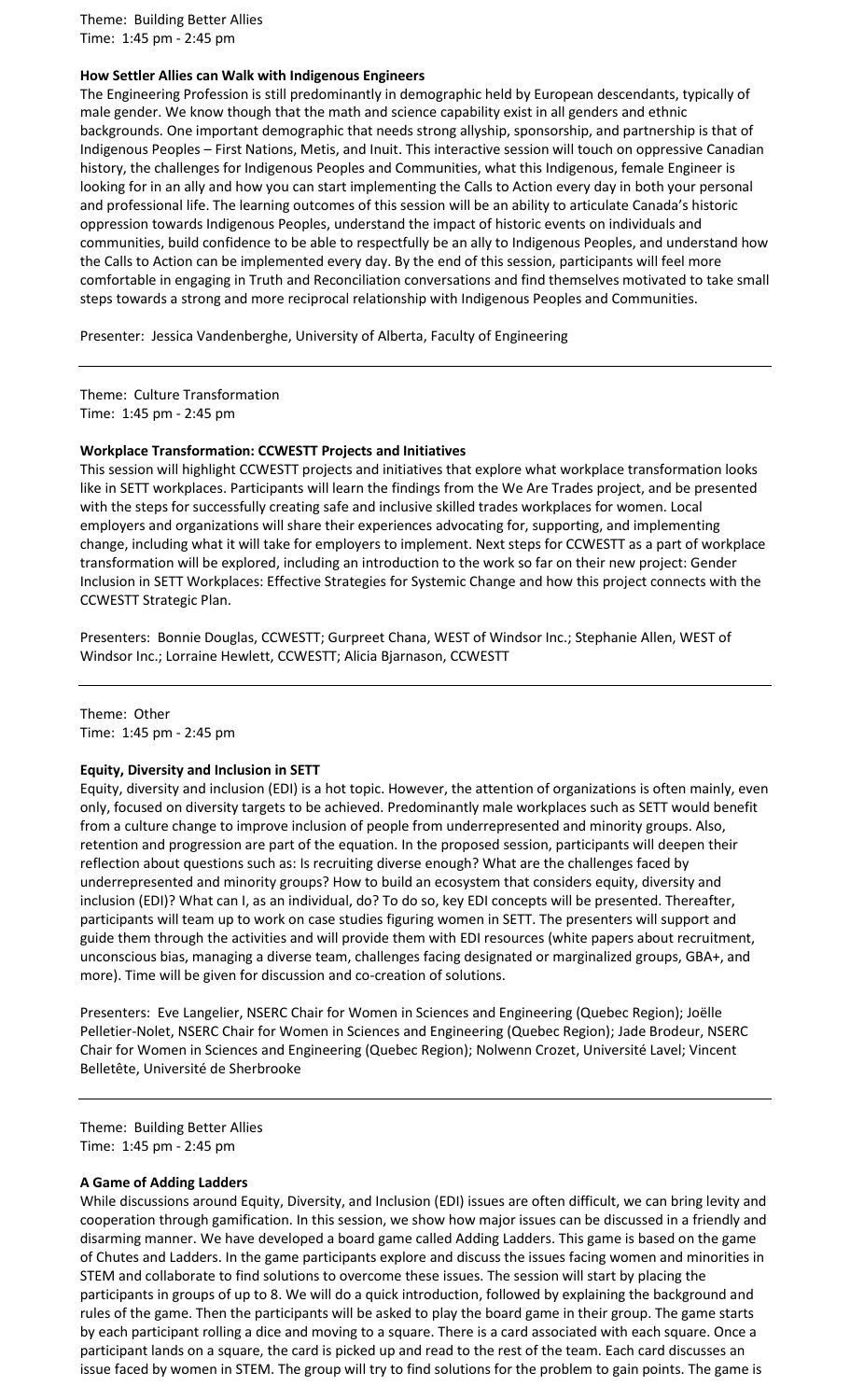played for approximately 30 minutes, after which the presenters will spend 10 minutes debriefing the participants. The ultimate goal of this workshop is to promote equity, diversity, and inclusion through gamifying these discussions. We want all participants to walk away thinking about how they can continue to support these discussions in their everyday life through constructive discussions.

Presenters: Laleh Behjat, University of Calgary; Jennifer van Zelm, WISE Planet; Matthew Bardsley, University of Calgary

Theme: Outreach Time: 2:15 pm - 2:45 pm

### **Evidence-based Approaches to Supporting Girls in STEM**

Girls and women continue to face barriers in their science, technology, trades, engineering, and mathematics (STEM) interests, education, and career aspirations. These barriers are hypothesized to be caused by ongoing societal bias and are expressed by differential evaluation of work (e.g. assignments, applications) and differential access to opportunities (e.g. mentorship). This leads to an under-representation of girls and women in a variety of STEM fields in the educational system and workforce. However, there are evidencebased approaches that can support girls' ongoing interests and aspirations. This session will present research related to barriers girls and women face, evidence-based approaches to supporting girls' interest in STEM, and provide an example of a program that is successfully supporting girls' interest in STEM: the Canadian Association for Girls in Science (CAGIS).

Presenter: Larissa Vingilis-Jaremko, Canadian Association for Girls in Science (CAGIS); Francine Karmali, University of Toronto

Theme: Outreach Time: 2:45 pm - 3:00 pm

#### **Building STEM Connections Through Indigenous Mentorship Outreach Programs**

The Westcoast Women Engineering, Science and Technology (WWEST) and the integrative STEM Team Advancing Networks of Diversity (iSTAND) program work collaboratively with the Indigenous Programs Services, to design and implement an Indigenous Mentorship Outreach Program for post-secondary students. Through this program, Indigenous post-secondary students are trained in the development, implementation and leading STEM activities locally, so they can replicate them in their home communities, in order to enhance STEM programming for K-12 youth. Building connections through creating outreach activities, directly related to BC Education curricular outcomes, and specific school and community needs, has made these learning experiences valued, appreciated and sought after. Indigenous Mentors build professional skills, mentorship abilities and event planning processes, that enable them to grow as youth and community leaders. STEM programs delivered by young adults in community at no cost to community, also allows for inclusive and accessible opportunities for diverse Indigenous communities. Feedback from teachers and mentorship students supports the ongoing development of sessions, and strengthens ties between post-secondary institutions and Indigenous communities. These mentorship programs promote and engage youth in STEM related activities, building the foundation for long term relations as well as recruitment and retention in STEM disciplines.

Presenters: Rebecca McCullough, Westcoast Women in Engineering, Science and Technology (WWEST); Jennifer Jakobi, Westcoast Women in Engineering, Science and Technology (WWEST)

Theme: Building Better Allies Time: 2:45 pm - 3:15 pm

#### **Mentoring as a Team Sport**

It takes a village. Peer-to-peer or group mentoring is gaining momentum, especially in situations where there are few senior mentors in a given location or profession. I will use our Women-in-Engineering POD (yes, as in peas in a pod) example - a peer mentoring group for women in engineering. Based on the model of a conversation-based mentorship and peer support program. The intention is for group members to participate in a discussion around a selected topic and have the opportunity to hear and share opinions and advice around that theme. Each mentoring session or meeting is an opportunity to have meaningful discussion, build deep personal and professional relationships, collaborate with others, all while supporting the professional development of participants."

Presenter: Denise Pothier, Stantec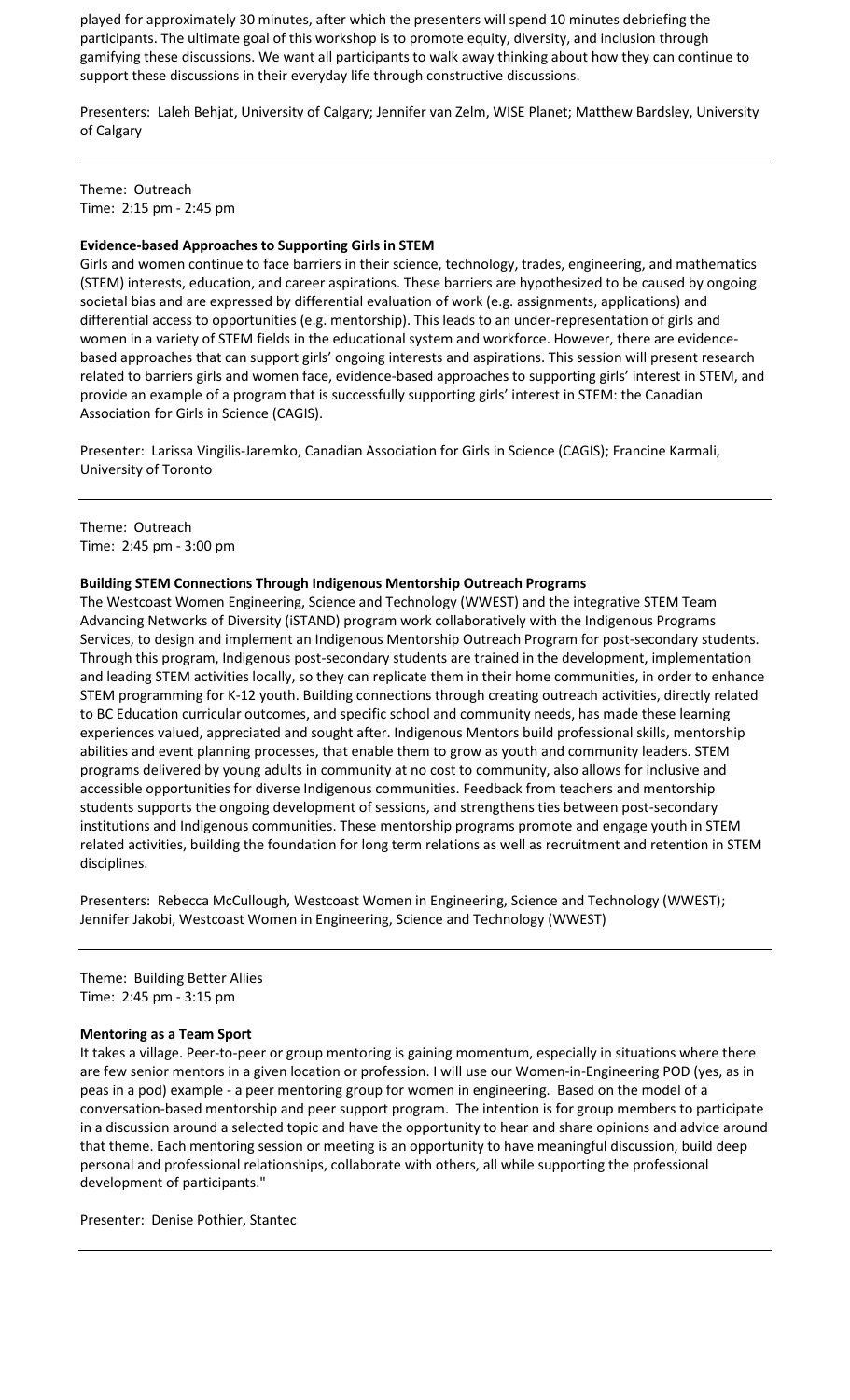Theme: Other Time: 2:45 pm - 3:15 pm

### **Experimental and Longitudinal Examinations of Outperformance-Related Discomfort Among Women Studying STEM**

Why do women remain underrepresented in some STEM (Science, Technology, Engineering, and Math) fields? Recent research in social psychology has explored the effects of contextual variables such as belongingness cues. Outperformance-related discomfort may be yet another factor explaining women's underrepresentation in STEM. We conducted two studies to explore this topic. In Study 1, university students (N = 256) were randomly assigned to respond to vignettes in which they imagined outperforming classmates in STEM or Arts/Humanities courses. Results revealed that women—more than men—perceived the outperformed person(s) as upset and were concerned about the outperformance, regardless of domain (STEM vs. Arts/Humanities). Study 2 recruited female and non-binary STEM students in their first year of university. At Time 1 (Fall 2021), students (N = ~200) completed a measure of the tendency to experience outperformancerelated discomfort and several STEM outcome variables: belongingness in, interest in, intention to persist in, and identification with STEM. In Winter 2022, these students will be invited to complete the STEM outcome measures a second time. We hypothesize that the tendency to experience outperformance-related concerns at Time 1 will negatively predict STEM outcomes at Time 2. In other words, female and non-binary students who tend to experience outperformance-related discomfort may be especially likely to lose a sense of connection to STEM as their first year in university progresses. Ultimately, results of this research may highlight the importance of fostering a sense of identity and belongingness among female and non-binary students studying STEM.

Presenters: Erika Koch, St. Francis Xavier University; Tamara Franz-Odendaal, Mount Saint Vincent University, Department of Biology, and NSERC Chair of Women in Science and Engineering (Atlantic); Abby Davis-Janes, St. Francis Xavier University

Theme: Other Time: 2:45 pm - 3:15 pm

#### **10 Lessons I Wish I Learned 10 Years Ago: My Path to Leadership as an Introvert**

It is widely accepted that leadership positions are more frequently held by extroverts versus introverts. A quick online search for 'qualities of successful leaders', will mention traits like innovative, active listener, compassionate, confident, strong communicator, fair, motivated… the list goes on. However, these main leadership traits are not unique to extroverts. Extroverts may simply be more at ease openly displaying these qualities, resulting in a more visible profile and greater development opportunities. How then, does an introvert build and display their leadership skills? That's a question my 17-year-old introverted self would have liked an answer to. Ultimately, and despite my introversion, I did achieve a label of 'leader' in my field, but the path to leadership was bumpy and winding. This presentation is a retrospective look at my journey to leadership. From my aversion to the saying 'fake it to till you make it', to why it's sometimes okay to set the bar low, I'll present 10 lessons I wish I learned 10 years ago as a shy, introverted teenager setting off to begin my career in research and engineering.

Presenter: Isobel DeMont, Dalhousie University

Theme: Intersectionality Time: 2:45 pm - 3:15 pm

#### **Intersectionality and Outreach: Engineers Canada's Commitment to the Next Generation**

Engineers Canada's purposes include: fostering recognition of the engineering profession's value; sparking the next generation's interest; and promoting EDI in the profession that reflects Canadian society. As described by CCWESTT, achieving the goal of full participation of women at all levels involves attracting a wider pool of women and girls. Our submission focuses on promising emerging practices for incorporating intersections of diversity into outreach programs that: help foster an inclusion culture; inspire a wide range of students to pursue further SETT studies, with a focus on engineering; and inspire educators/parents to encourage diverse students to pursue SETT careers, with a focus on engineering. For example, students who identify as Black and are socio-economically challenged are subject to additional cumulative barriers. Our presentation will describe how Engineers Canada's approach, engaging youth from K-12 through post-secondary, is unique from most other professional associations and is enabling us to better mobilize the profession and achieve our vision to advance Canadian engineering through national collaboration. Through this presentation, we will discuss why Engineers Canada is investing in the next generation of engineers with an intersectional lens. This presentation will: focus on our K-12 outreach efforts and provide brief case studies, including Engineers Canada's Future City Experience and the evolution of Engineers Canada's Girl Guide crest program; and share successes/lessons learned and how our unique position and approach is shaping the future of engineering. We will also include discussion of how strategic partnerships support our objectives, metrics to evaluate our efforts and future collaboration opportunities.

Presenters: Kim Bouffard, Engineers Canada; Jeanette Southwood, Engineers Canada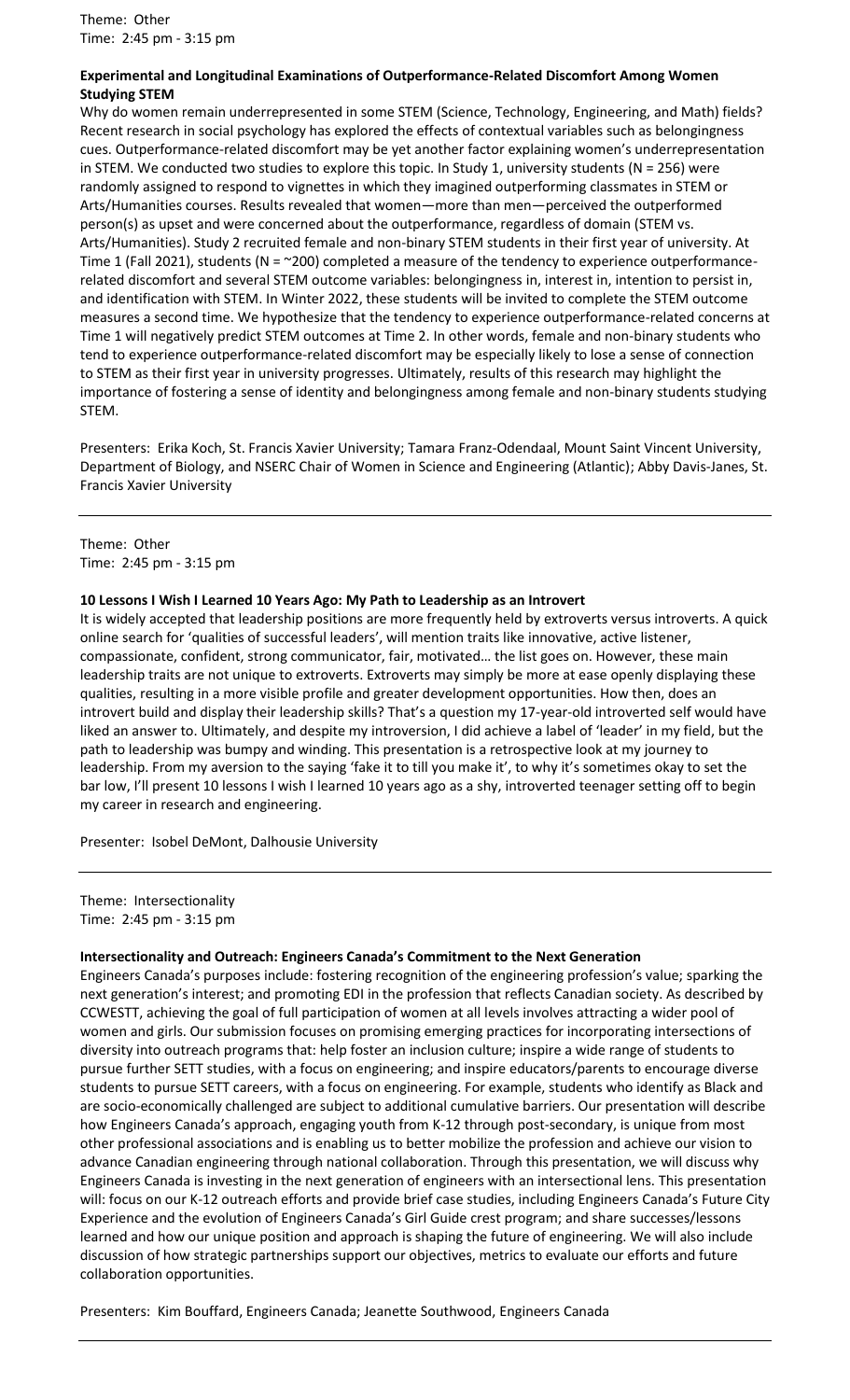Theme: Outreach Time: 3:00 pm - 3:15 pm

### **Inspiring Youth Towards SETT in an Aging, Rural Town**

A 2019 survey by Inspiring Communities highlighted that the aging population, job insecurity and declining education are top concerns for the general population in Digby, Nova Scotia. Statistics Canada (2016) reported 58.8% of residents in Digby have no post-secondary education, and 25.5% residents aged 25-65 have no degree/diploma, which is double the provincial rate of 12.2%. The Inspiring Communities survey highlighted employment is a key concern for youth in their 20s and late teens. Among youth in their 20s, 70% worried about various issues related to jobs and the area's economy. Many of these youth expect they will have to leave the area to find suitable employment and/or to pursue further education or training. Furthermore, technological advancements and cultural change has made navigating life-after-high school become drastically different between generations, thus outdating parental advice. Consequently, the lack of youth from outmigration and a high number of first-generation secondary/post-secondary students results in a gap of role models in programs such as Science, Engineering, Technology and Trades that requires post-secondary education. To overcome the gap in mentorship, since 2019 volunteer panelist annually meet with senior students to speak on their experiences and answer questions regarding post-secondary education. The panel of recent graduates from the school is diverse in education and lived experiences. The session provides students with support from locals who share stomping grounds. This talk highlights the steps, challenges and successes from this youth-driven project in hopes to inspire more peer-mentorship initiatives.

Presenters: Gillian Stanton, Inspiring Communities; Morgan Dunn, Inspiring Communities; Jesselyn Nesbitt, Inspiring Communities

### **Concurrent Presentations: 3:30 pm – 5:00 pm**

Theme: Outreach Time: 3:30 pm - 4:15 pm

#### **Techsploration Alumnae Outreach: Young Women 'SETT' for Success**

Since 1998, Techsploration has delivered its award-winning program to provide young women in Grades 9 through 12 with the information and experiences required to make informed career decisions in science, engineering, trades, and technology (SETT) fields – fields where women are still significantly underrepresented. The result? Nearly 60 per cent of Techsploration alumnae go on to pursue studies and careers in these sectors. In 2012, Techsploration launched its Alumnae Tracking Project to re-connect with Techsploration participants over the age of 18 in order to better understand the long-term impact of the program and opportunities to provide further support to alumnae as they navigate studies and career paths in SETT. The information Techsploration continues to receive through this project has become vital to influence the program's growth and evolution, and overall organizational sustainability. Join Techsploration's Executive Director and a panel of Techsploration alumnae and teachers for insight and shared experiences on the impact of structured and consistent outreach to foster continuous engagement in SETT programming. Techsploration's Alumnae Tracking Project has allowed the organization to connect with young women who have come full-circle from program participant to role model. Each year, the non-profit is able to recruit new role models for its core Grade 9 to 12 program from this process. Alumnae who continue to engage with Techsploration post high school are provided with an extended network to support job searches, further mentorship opportunities, and peer-to-peer networking, which has directly impacted career trajectories and the retention of women in SETT.

Presenter: Emily Boucher, Techsploration

Theme: Building Better Allies Time: 3:30 pm - 4:15 pm

**Engineers and Geoscientists BC EDI Journey: Actions we are Taking and How Industry can Support EDI**

Diverse experience and perspective are key to human innovation. Engineers are leaders in innovation, and as such are reliant on the different people that enter the profession. In order for professionals of all backgrounds to be able to do their best work, they need to feel like they belong to their professional community. This is where Equity, Diversity, and Inclusion (EDI) become fundamental to engineering. As a profession, it is important to excite and inspire action towards developing an inclusive culture for current and future generations of engineers and truly reflect Canada's diverse society. This presentation will discuss why advancing EDI in our professions is important, the actions that Engineers and Geoscientists BC are taking, and how industry can support these actions. As part of Engineers and Geoscientists BC's strategic priorities, fostering diversity and inclusion has been a key area of focus. This presentation will discuss the organization's journey in developing its EDI strategy and action plan, as well as the framework for our continued journey to lead change towards equity and inclusion within the professions of engineering and geoscience. We will share some of the key initiatives the organization is taking to embed EDI within our programs and within our role as a regulator, including the development of the Equity, Diversity, and Inclusion Professional Practice Guidelines which are applicable to all registrants, including individuals and firms. Sharing what we have learned, this presentation will build connections between our actions and what can be done by those in industry.

Presenters: Ailene Lim, Engineers and Geoscientists BC; Marcie Cochrane, Engineers and Geoscientists BC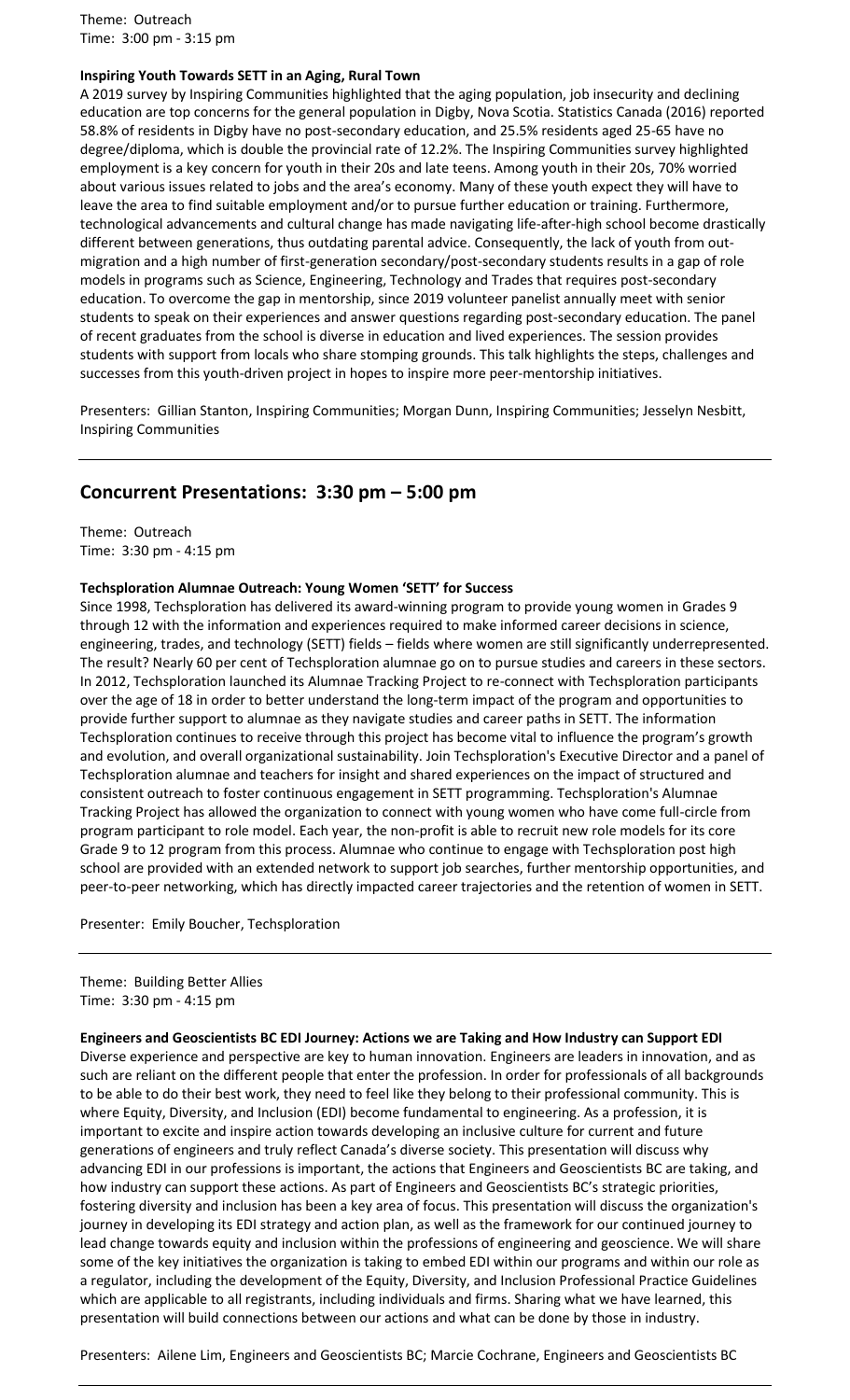### **What Do Managers of SETT Women Need to Support Gender Inclusive Change in their Workplace Culture? Sharing the Results of the WinSETT Needs Assessment**

This session will share the results of that Needs Assessment and engage participants in helping analyze that data. The Needs Assessment will probe what knowledge and skills they managers need, how would they like to learn and develop the knowledge and skills and what supports they need to do so. As WinSETT develops its Human Resources Certificate Program for Employers and Managers of SETT Women, we will lean heavily on the evidence of the Needs Assessment and the insight of CCWESTT participants as they review and discuss the results of the Needs Assessment. This session will provide participants with an insight into what managers have told us is needed to successfully support gender inclusivity in their workplace.

Presenters: Carrie Vos, WinSETT Centre; Susan Hollett, WinSETT Centre

Theme: Culture Transformation Time: 3:30 pm - 4:15 pm

### **APEGA's 2018-2021 WAGE (Women and Gender Equality Canada) Sponsored Research on the Barriers Women Face in the Engineering and Geoscience Workplace in Alberta**

This presentation shares the research findings and final recommendations from three years of work (2018- 2021) by APEGA's EDI team on the barriers that women face in the Engineering and Geoscience workplace in Alberta. The research included an online survey of professional members, follow-up focus groups, detailed analysis of womens' labour market participation in the Engineering and Geoscience industries in Alberta, as well as an historic pay equity analysis of 5 years (2014-2018) of APEGA's voluntary salary survey data. Generally, the results show that men and women experience very different worlds at work; with the topmentioned barriers to workplace inclusion for women being the traditionally masculine work environment, issues with career development and advancement, bias, discrimination, and harassment, and issues related to maternity/parental leave, among other reasons. We present recommendations and action items that individuals, leaders, and organizations can take to remove the barriers that women experience and shift the Engineering and Geoscience workplace to a more inclusive one. Through the adoption of these behaviour and policy changes, our industries will not only become more welcoming to women, but more inclusive for members of many different traditionally underrepresented identity groups.

Presenters: Ana Jaramillo, APEGA; Asyah Saif, APEGA

Theme: Culture Transformation Time: 3:30 pm - 4:15 pm

### **The Missing Piece in STEM Success – Supporting the Support Networks**

Time and again, research has shown that support networks are a key success factor contributing to the retention of women in STEM. However, little is known about what contributes to the success of these networks themselves – the community groups, non-profits, professional associations, and grassroots organizations that collectively contribute thousands of hours to advancing diversity & inclusion in STEM. In Canada alone, there are over 40 organizations dedicated to this very issue, reaching thousands of women across the country. The pressing question we must answer is: How might we amplify their impact even further? In order to drive meaningful change in this space, we believe the focus must expand beyond empowering individual women to ensuring sustainability of the supporting infrastructure. After all, these organizations form the backbone of the women in STEM mission. In this presentation, we explore the common pain points experienced by community groups (such as limited funding, resources, engagement, and time); share real-life success stories and best practices for minimizing these pain points (developed through our own experience leading non-profits and primary data); and identify key enablers to facilitating collaboration between community groups in order to maximize impact. We end with calls-to-action for all stakeholders to implement, in order to further enhance the community infrastructure. The adoption of a "systems thinking" approach requires acknowledgement of the deep interdependencies between companies, community groups, and individuals. A shift in perspective from "I" to "we" might be the missing piece to unlocking the success and potential of all women in STEM.

Presenters: Jasmine Shaw, Solace; Angelica Tilli, Society of Women Engineers - Ottawa; Diane Watson, Nokia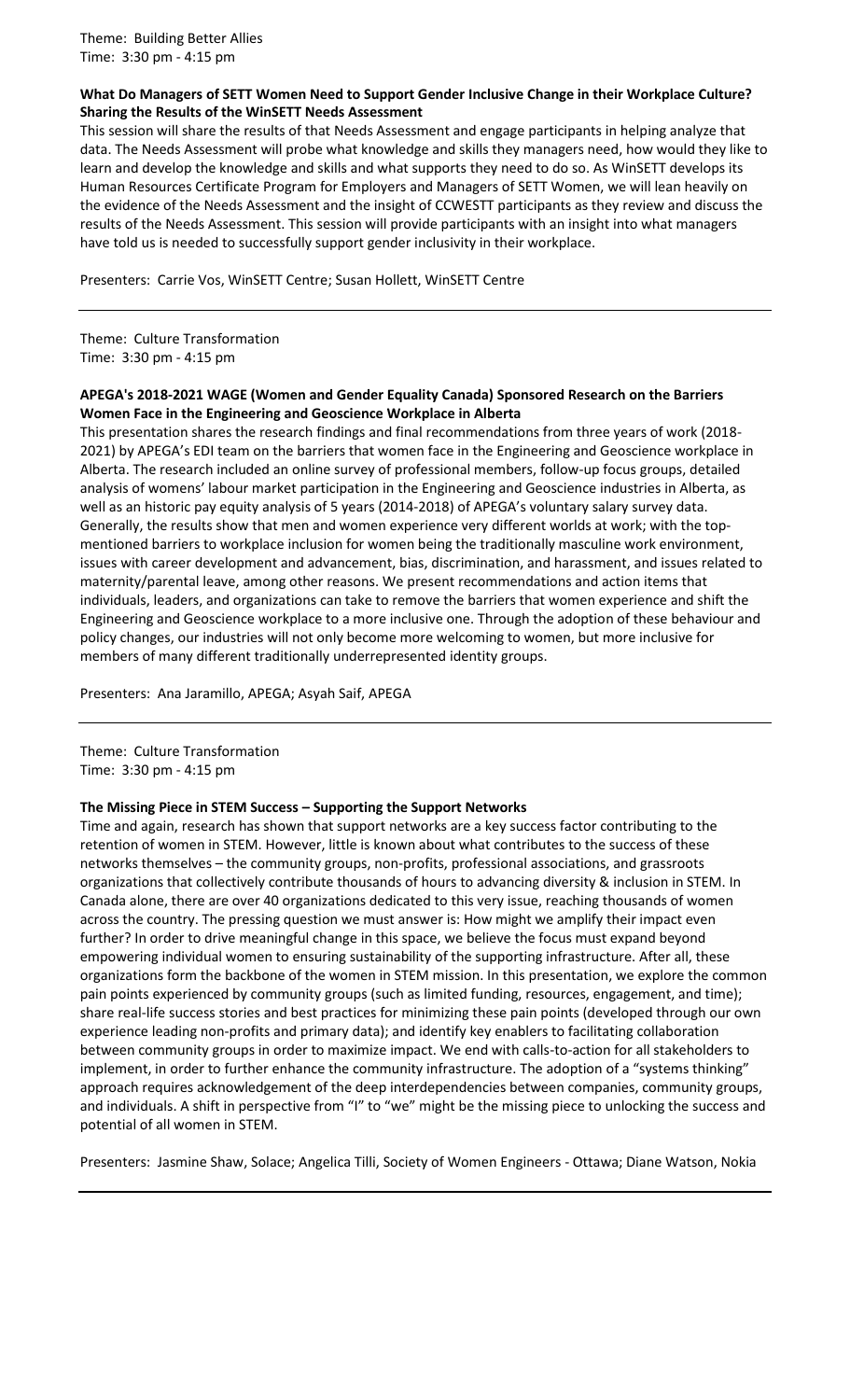Theme: Intersectionality Time: 4:15 pm - 5:00 pm

**Breaking Down Barriers for Women and Creating a Culture Transformation Through Collaboration** This interactive 60-minute session will tell the story of how a newcomer and refugee provider agency became an agent for change and partnered with education, unions and employers to create culture transformation while assisting women break barriers to explore careers in the skilled trades. Women's Enterprise Skills Training of Windsor Inc. (WEST) Women's Enterprise Skills Training of Windsor Inc. (WEST) was developed as a response to disproportionately high levels of unemployment among women attempting to enter the workforce. During the course of development, it became apparent that the most disadvantaged women were visible minorities. One exceptionally troubling issue that was recognized in our community was a mismatch between the abilities and talents of the currently unemployed workforce and jobs that are in need of workers with a particular skill set, especially in the traditionally male-dominated skilled trades sectors. A plan was implemented to design a program to meet the needs of the skilled trades industry and women facing barriers. •Learn, how a newcomer agency created collaborations with local partners to host a program geared towards improving women's barriers to employment while addressing the unique needs of the local labour market. •Understand the reality and challenges for women in the skilled trades and how collaborative efforts between agencies, education, and employers can create positive culture transformation. •Reflect on the best practices learnt and challenge your organization to create partnerships to unlock untapped possibilities for creating culture change within SETT

Presenters: Gurpreet Chana, Women's Enterprise Skills Training of Windsor Inc. (WEST of Windsor Inc.); Stephanie Allen, Women's Enterprise Skills Training of Windsor Inc.

Theme: Building Better Allies Time: 4:15 pm - 5:00 pm

### **Best Practices from Active Allies: A Transformative Study on the Recruitment and Retention of Women in Saskatchewan Mining and Engineering**

Women and Indigenous peoples continue to be under-represented in many professions and industries in Canada, including the mining industry. Using a participatory research approach between industry and academic researchers, this International Mineral Innovation Institute (IMII) and Mitacs-funded study will put recommendations into action to shift Saskatchewan mining workplace culture to be inclusive and welcoming of all actual and potential employees. In this presentation, researchers will share findings from the second phase of the multi-phase study. In the second study phase, researchers interviewed allies and champions to capture examples and best practices of equity, diversity, and inclusion (EDI) implementations in workplaces and institutions. Study participants are implementing broad equity changes, including a focus on gender and Indigenous engagement and reconciliation. In this presentation, researchers will share actions and learnings from participants. Furthermore, researchers will share recommendations and strategies to activate workplace allies, a necessary element to creating an inclusive and equitable workplace where diversity can thrive. Workplace allies may or may not be part of under-represented groups and may hold power and privilege within the organizations in which they work. In future phases of the study, researchers will implement and test recommendations to activate allies in a pilot program at the University of Saskatchewan's College of Engineering and then test implementations on a larger scale at a Saskatchewan mine site. The outcomes of this multi-phase study will put recommendations into action to shift Saskatchewan mining and engineering workplace culture to be inclusive and welcoming of all actual and potential employees.

Presenters: Jocelyn Peltier-Huntley, University of Saskatchewan; Jovita Dias, University of Saskatchewan

Theme: Culture Transformation Time: 4:15 pm - 5:00 pm

### **Revitalizing the WinSETT Checklist of Strategies for Women in SETT**

In 2008, WinSETT published the Checklist of Strategies through the Women in Science, Engineering, Trades and Technology/Femmes en sciences, genie, métiers et technologies (WinSETT)Femmes en SGMT) project. The checklist was designed to be utilized by organizations to assess and articulate organizational barriers that hinder women's full participation in SETT and to provide direction on the development of progressive policies and procedures. Although other checklists have been developed over time, the WinSETT Checklist remains focused on advancing the objectives of women in STEM. Organizational assessment of an organization's equity and inclusion current state broadly and those policies and procedures that impact women's experience, more specifically is a critical first step in developing and implementing EDI strategy. Since 2008, WinSETT and their community, through implementation and feedback on the Checklist, has gathered a considerable amount of knowledge and expertise in understanding how these assessment lead to more progressive organizations. Through the generous support of WAGE, (add project title here) WinSETT has undertaken a revitalization of the Checklist to ensure its resonance, relevance and utility in the changing workplaces over the last 13 years for women and to continue to foreground those aspects of organizational life that are key to the overall objectives of supporting STEM women. In this session, Dr. Lori Campbell, will present results of this revitalization project, focusing on aspects of the Checklist that continue to advance the original goals of raising

#### Presenter: Lori Campbell, WinSETT